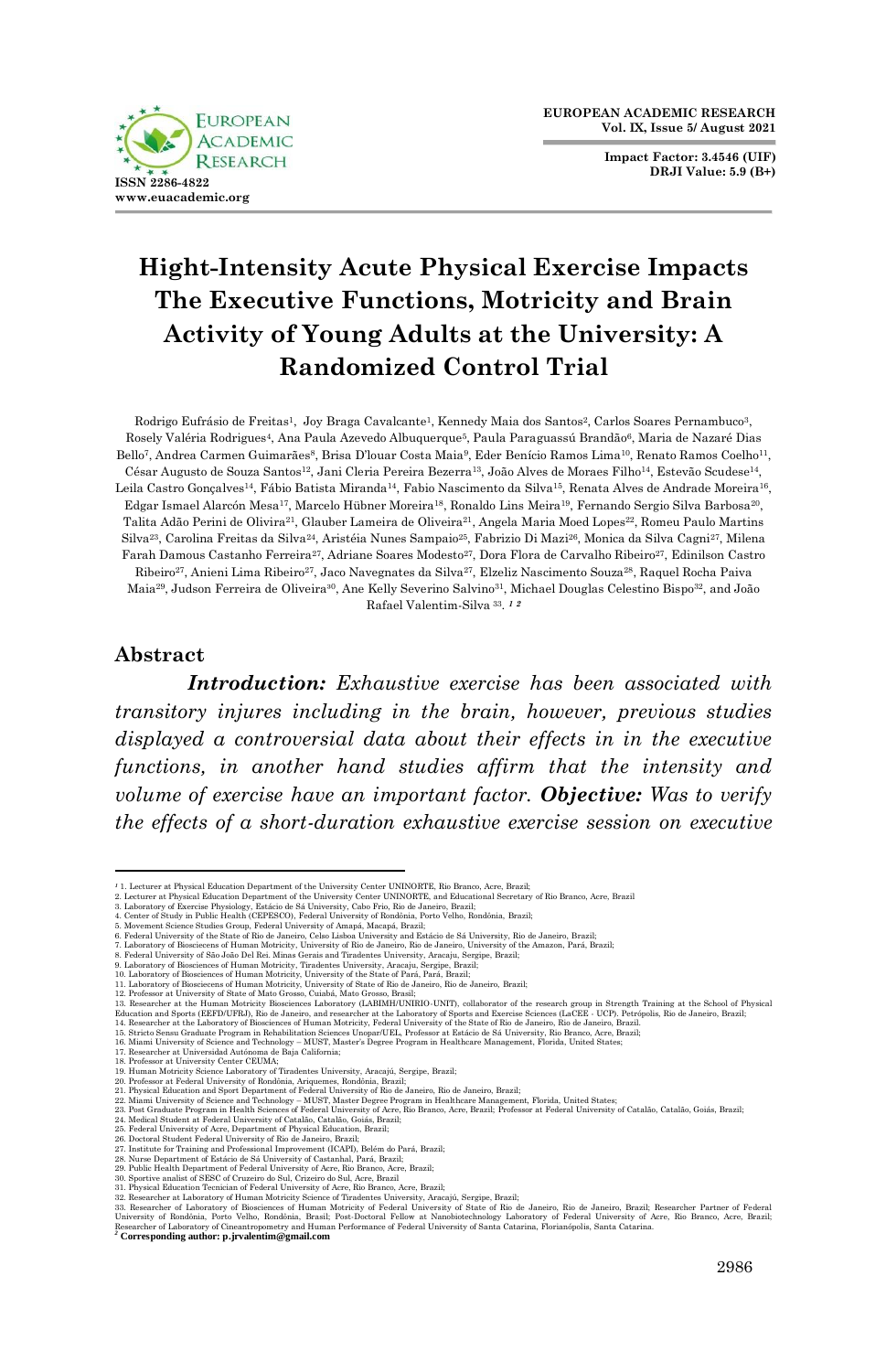*functions (EF), cognition, motor skills, brain-wave pattern of health young adults. Methods: Thirty-six subjects underwent evaluation of their EF, cognition, motricity, and EEG brain waves before and after participating in an exercise session carried out to maximal exhaustion. The Kolmogorov-Smirnov statistical test was performed, followed by Student's paired t-test, Kruskal-Wallis test and ANOVA ONE WAY with Tukey's Post Hoc test all with a significance of 5%. Results: A single both of exhaustive exercise promoted acute improvements in cognition, executive functions, and motor skills; provoke acute enhancement in Alpha, Beta and SMR EEG bands, and the EEG pattern has high or high correlation with the gains verified on cognition, executive functions, and motor skills. Conclusions: Exhaustive exercises were shown as capable to improve the executive functions, cognition, and motor skills, but decreasing the capacity of them in terms of their capacity for acute attention maintenance with brain waves modulation corresponding to improvements of executive functions, cognition, and motricity performances.*

**Keywords:** Mental Flexibility. Inhibitory Control. Working Memory. Digit Span. Motor Skills. Exhaustive Exercise

# **INTRODUCTION**

Executive functions (EF), also known as executive control or cognitive planning, refers to a family of highly hierarchical mental processes that are part of cerebral functioning and make possible mental planning, the concatenation of ideas, and the reduction of time between thought and action. When we are at demands of cognitive and/or motor tasks requiring attention or also when not engaged in intuitive activities the performance of these tasks without the use of EF can be exceedingly difficult. However, the use of EF requires a greater level of mental effort than when performing any task in an automated way (Diamond, 2013).

There is a consensus in the related neural literature that points at three major neural nuclei commanding the actions related to the EF: (i) inhibition or inhibitory control (Diamond, 2013; Lima et al., 2017), (ii) interference control such as selective attention and working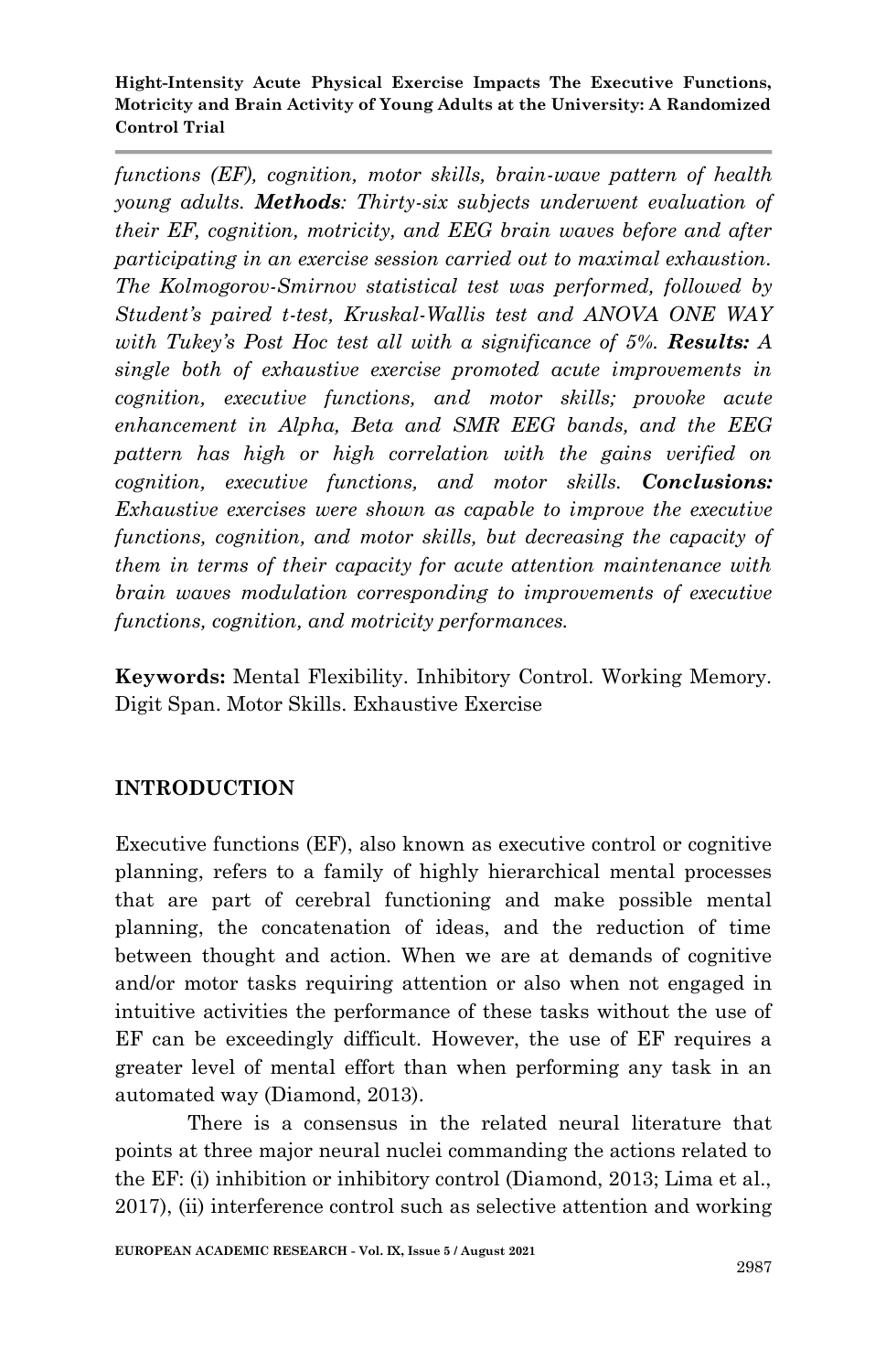memory (Wambach et al., 2011), and (iii) cognitive flexibility a function closely linked to creativity (Diamond, 2013; Lima et al., 2017). These functions constitute fundamental skills for physical and mental health, educational success, day-to-day tasks, cognitive activity, social interactions, and appropriate psychological development (Collins, Roberts, Dias, Everitt, & Robbins, 1998). There are also a myriad of activities already described as positively influencing the development of EF competencies among which the most commonly cited orient to an effective use of nutrients and exercises (McLellan, Caldwell, & Lieberman, 2016; Santos et al., 2014), mental training by use of biofeedback (Calomeni et al., 2017), physical exercises practices and others exercises that can be applied to different sports modalities (Alves et al., 2012; Lima et al., 2017; Liu-Ambrose et al., 2010; Nouchi et al., 2014; Vestberg, Gustafson, Maurex, Ingvar, & Petrovic, 2012).

Physical exercise can exert acute and chronic effects upon the EF and cognitive functions at a short and /or immediate short-term and can be considered as being immediate and potent, conditions that permit the affirmation that EF can be improved even after one only exercise session (Jäger, Schmidt, Conzelmann, & Roebers, 2014; Wen et al., 2018). A variety of evidence has been associating certain practices of exercises to functional and structural improvements throughout the whole brain being that almost always the exercises are recommended within different approaches when applied to different populations which may vary from normal children to others with ADHD, to healthy elderly individuals comparatively to elderlies suffering of degenerative brain diseases such as Alzheimer or dementia (Boone et al., 2017; Jäger et al., 2014; Liu-Ambrose et al., 2010; Liu et al., 2017; Nouchi et al., 2014).

A modulated state of the brain during it function of motor control events is indicated by an EEG of the Alpha (7-11 Hz) and Beta (12-30Hz) rhythm characteristics for events of a cognitive nature, whereas for the motor domain, the Alpha rhythm integrates with the sensory-motor rhythm (SMR) producing an spontaneous EEG which can be associated with general muscles movement and spinal moto neuronal activities as shown, for instance, in events of tonic motor contraction (Bayraktaroglu, von Carlowitz-Ghori, Curio, & Nikulin, 2013; Bazanova & Vernon, 2014). The SMR signals are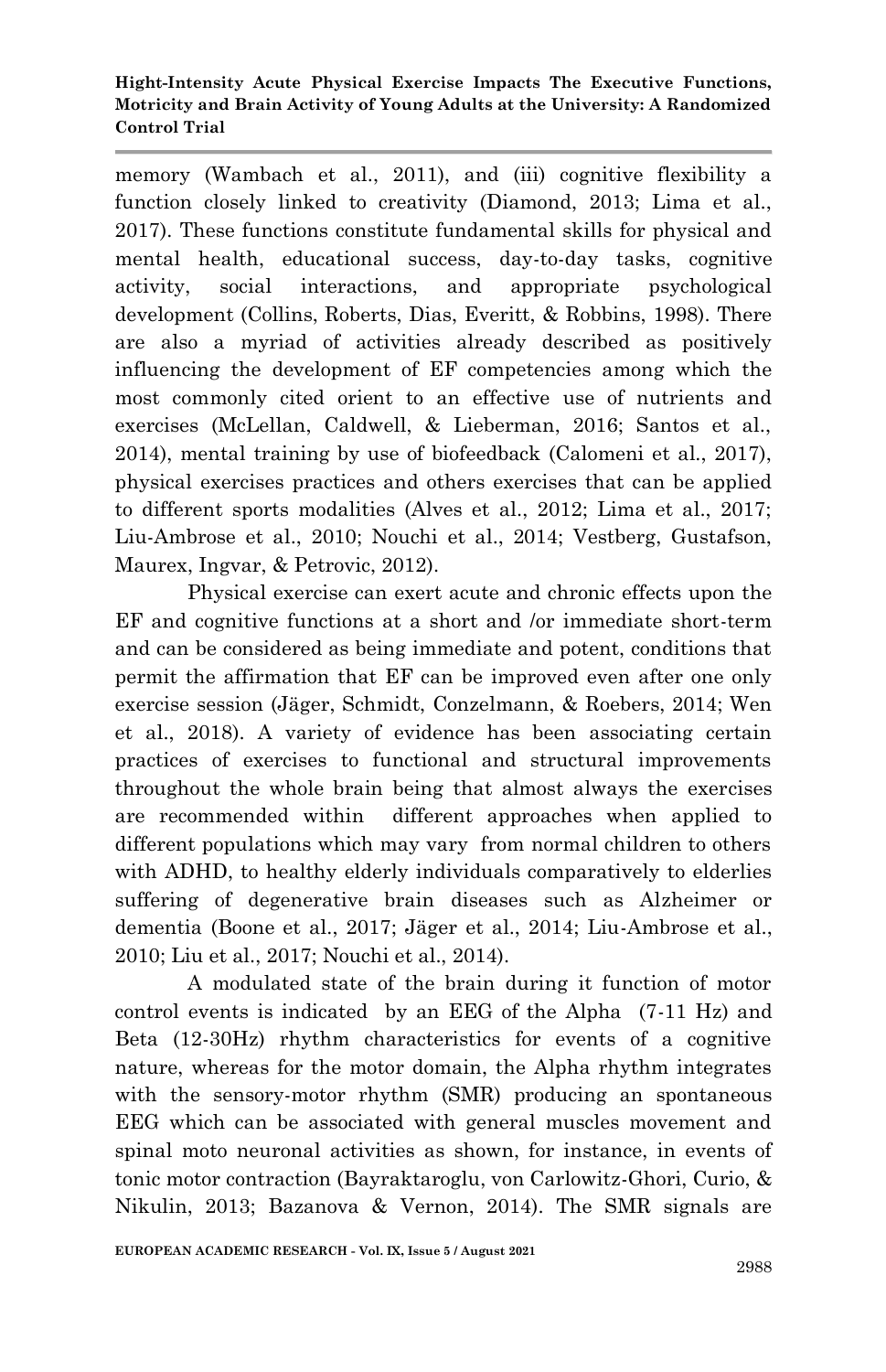recorded closer to the sensorimotor area and their amplitude is known to be reduced in relation to unsynchronized neural activities related to motor events, suggesting a possible electrophysiological signal of sensorimotor excitability (Pfurtscheller, Brunner, Schlögl, & Lopes da Silva, 2006). The nature of the SMR functions in movement control must, in fact, require its rhythms being mainly projected at pericentral gyro of the cortex in order of adequately promote the excitability of the cortical-spinal tract, as well as the intracortical disinhibiting of the primary motor cortex (Takemi, Masakado, Liu, & Ushiba, 2013).

The hypothesis that subsided this present investigation was based upon a current and plausible notion that physical exhaustion could cause a decrease in EF, principally in function of a neurological indication that links the mental exhaustion produced by it to depression on the neural circuitry of some brain structures involved in cognition and motor control. However, studies diverging of this neurological point of view have proven that exhaustive physical exercise may not only brings cognitive and mental benefits for its practitioners, but also enormously contribute to corporal, metabolic, cardiovascular, and immunological gain (R. A. Da Silva, Lunardello, De Oliveira, De Olivera, & Valentim-Silva, 2016; Elhakeem et al., 2018; Horowitz et al., 2018; Xiang, Rehm, & Marshall, 2014). Even so, the conformity of the exercises prescriptions has not been well addressed leading to the necessity of research providing knowledge about intensity, frequency and other variants that can optimize the benefits of physical exhaustive training to different classes of people. Going In this direction, the present study sought to fill a gap related to the determination of the acute effects of a short-duration exhaustive exercise session upon the EF and motor skills of healthy young adults.

# **MATERIALS AND METHODS**

# **Study Ethics**

The present study complied with all mandatory requirements in accordance with Law 466/2012 of the Brazilian National Health Council and was approved by the Ethics Council duly consolidated under CAAE number: 44907715.2.0000.5653 on 07/27/2015. All the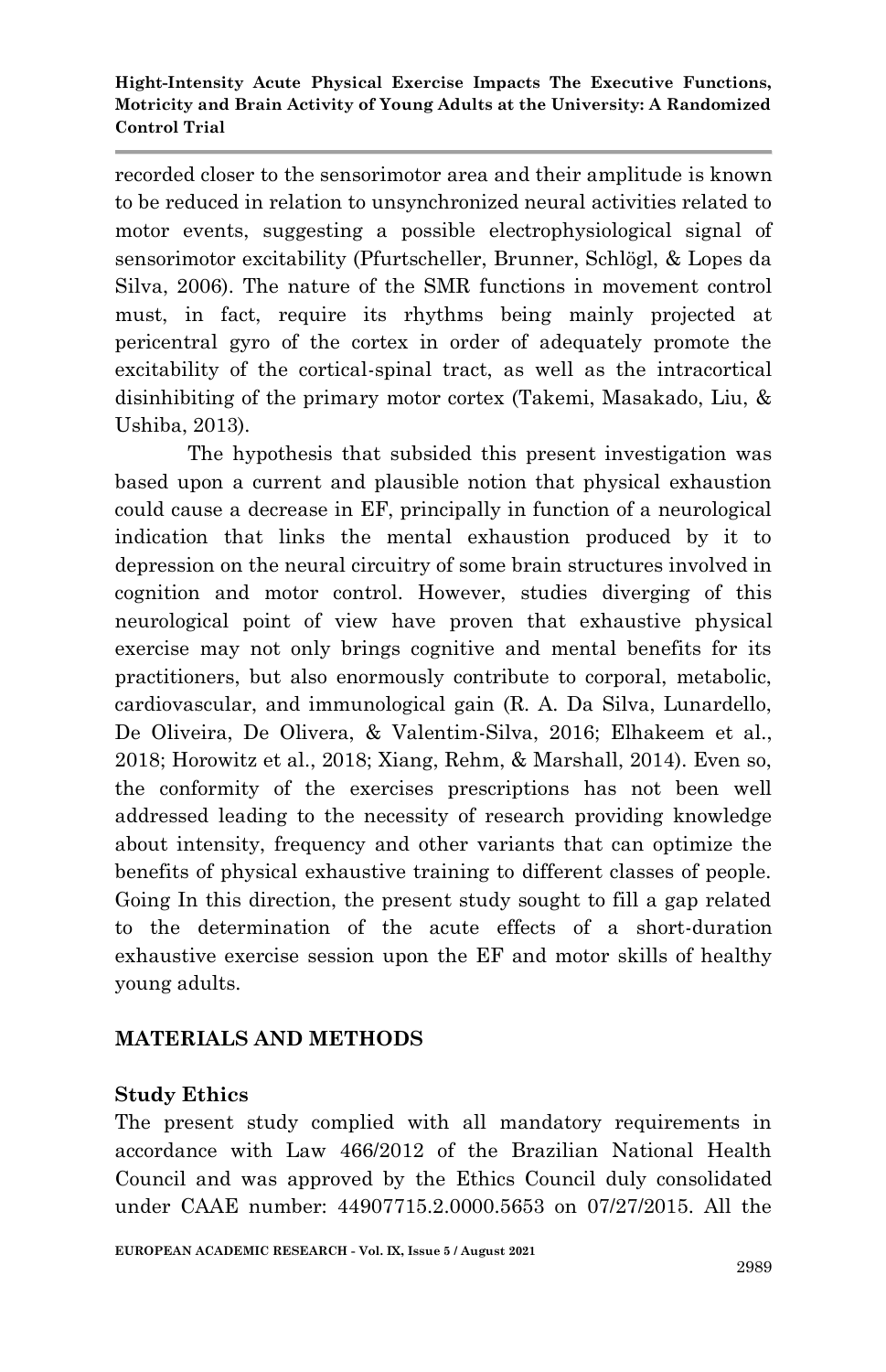volunteers signed an informed consent form, were informed about all phases of the study, were informed that they could decline to participate at any moment they desired without incurring any penalty against themselves or any of the researchers. Also, they were advised that their participation would not be remunerated in any way. All procedures followed the instructions implicated in the Helsinki Declaration.

## **Study type and participants**

The study was designed sob form of the experimental type, considering that it had an experimental and a control group selected in a convenient and direct invitation of the researchers. However, for groups' composition the selection was aleatory. The study development occurred in a Higher Education Institution of Rio Branco, Acre, Brazil. The participant volunteers were sixty-eight individuals with age between 18 and 28 years of both sexes, all of whom were university students at a teaching institution in Rio Branco, Acre, Brazil. The control group (CG) was composed by 32  $(n=32)$  subjects and the experimental group (EG) by 36  $(n=36)$ . The characteristics of the volunteers are described in Table 1. Finally, the student t test was performed to verify the existence of possible preliminary differences in characteristics of the groups, being that no difference was found.

| Variables                   | Control Group (n=32) | <b>Experimental Group (n=36)</b> | P<br>value |
|-----------------------------|----------------------|----------------------------------|------------|
| Age (years)                 | $23.91 \pm 0.95$     | $24.62 \pm 1.33$                 | 0.087      |
| Body Mass (kg)              | 73.44±12.78          | 75.56±16.05                      | 0.061      |
| Height (cm)                 | $165.66 \pm 20.39$   | $167.56 \pm 23.45$               | 0.063      |
| $BMI$ (kg/m <sup>2</sup> )  | $27.0 \pm 3.33$      | $26.0 + 4.67$                    | 0.071      |
| VO <sub>2</sub> Max (mL/kg) | $33.43 \pm 4.76$     | $32.52 \pm 5.37$                 | 0.059      |

**Table 1: Descriptive characteristics of the study participants.**

**Legend:** Sixty-eight subjects between 18 and 28 years old of both sexes, were selected and divided into control group composed by 32 (n=32) subjects, and the experimental group with 36 ( $n=36$ ) subjects. (BMI = body mass index), (kg = kilogram), ( $m =$  metre),  $(kg/m^2)$  = kilogram per square metre),  $(mL/kg)$  = millilitres per kilogram). (VO<sub>2</sub> max = maximum oxygen volume, mL/kg = millilitres per kilogram).

## **Study design, instruments and procedures**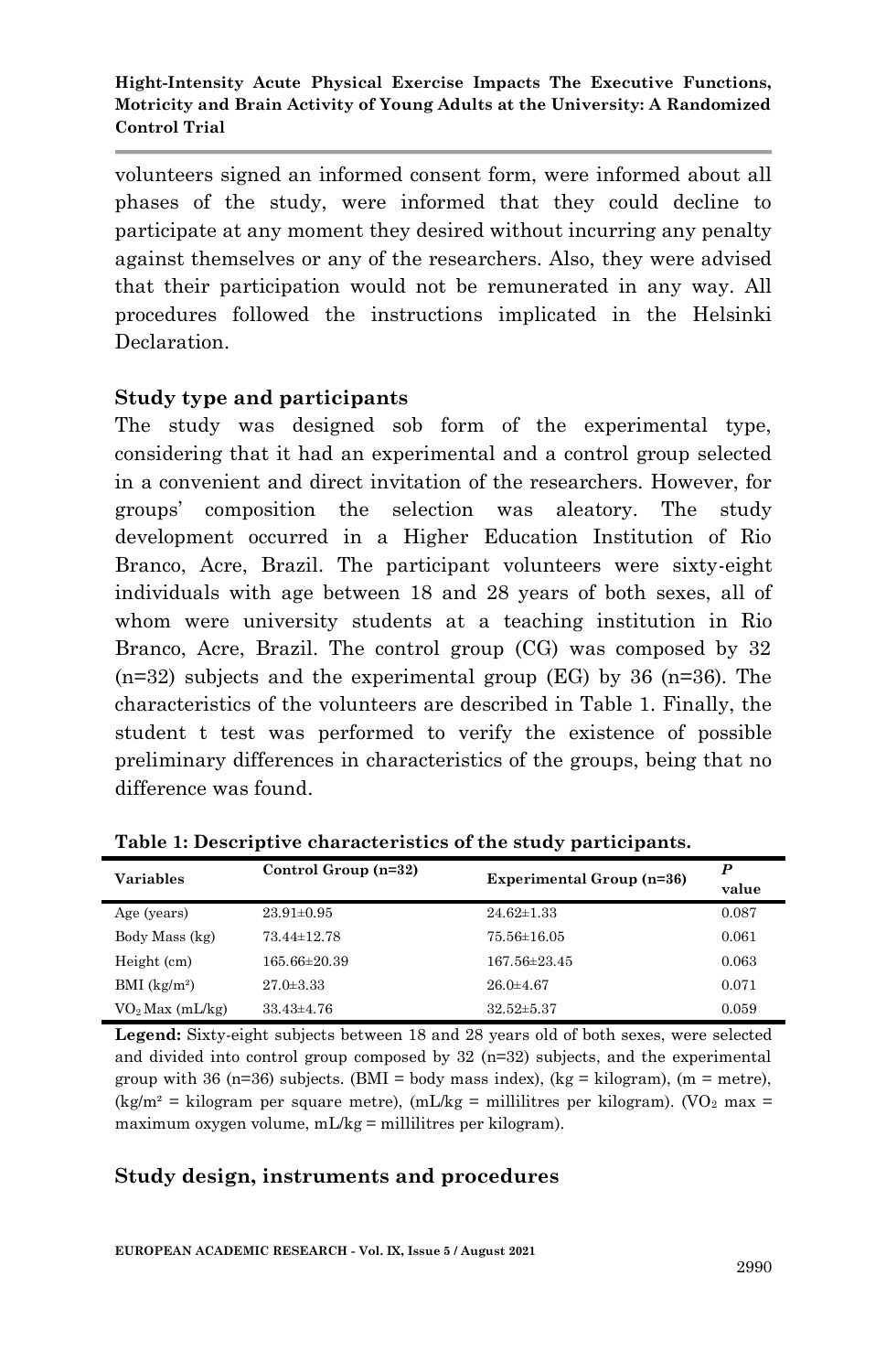To determine the anthropometric measurements, an Omron octopolar scale, model HBF-514-C (OMRON HEALTHCARE, Kyoto, Japan), was used. The volunteers were instructed to wear light clothing, to not perform vigorous physical exercise, and to not consume large amounts of caffeine for at least 12 hours prior to testing. Initially, volunteers were submitted to EF (digit span and Stroop tests) and motor skills (tracking task) tests. Subsequently, five subjects at the once performed at the shuttle run test, which served two purposes: (i) to determine the maximum respiratory capacity (VO2 max in mL/kg-1) and (ii) as an exhaustive practice of physical exercises executed under the short-term conformity. Finally, in an orderly manner, for every five subjects EF and motor performance data were, at a sequenced time period, newly acquired for progressive comparisons. All evaluations followed the same structure and to all effective considerations, the time, order, number of the habituation tries, acquisitions, and all another possible variation were controlled from the first to the subsequent data acquisition moment.

# **Stroop Test**

Participants initially participated in a practice block of 25 trials with feedback, followed by a block of 50 data acquisitions with no feedback (75 total experimental trials). Only the last 50 data acquisitions were used as results, and the first 25 trials were discarded. The aim of the 25 trials was to habituate the volunteers to the test.

This test consists of two tasks, one involving reading and the other involving colour naming. Inconsistency between the printed word and its colour causes an interference effect in naming the colour. This interference is known as the Stroop-colour effect. The Stroop test was used to evaluate selective attention and conflict resolution, and the time difference between naming the colour of the ink in which the words were printed (while ignoring the word itself) and naming the colour displayed in the images that were viewed on the computer monitor was calculated. Lower differences in time indicate better performance.

Participants were tested on computers on which the Stroop test program had been previously installed. The stimuli consisted of the names of words and colours in Portuguese (green (*verde*), yellow (*amarelo*) and red (*vermelho*)) displayed in Arial fonts in green,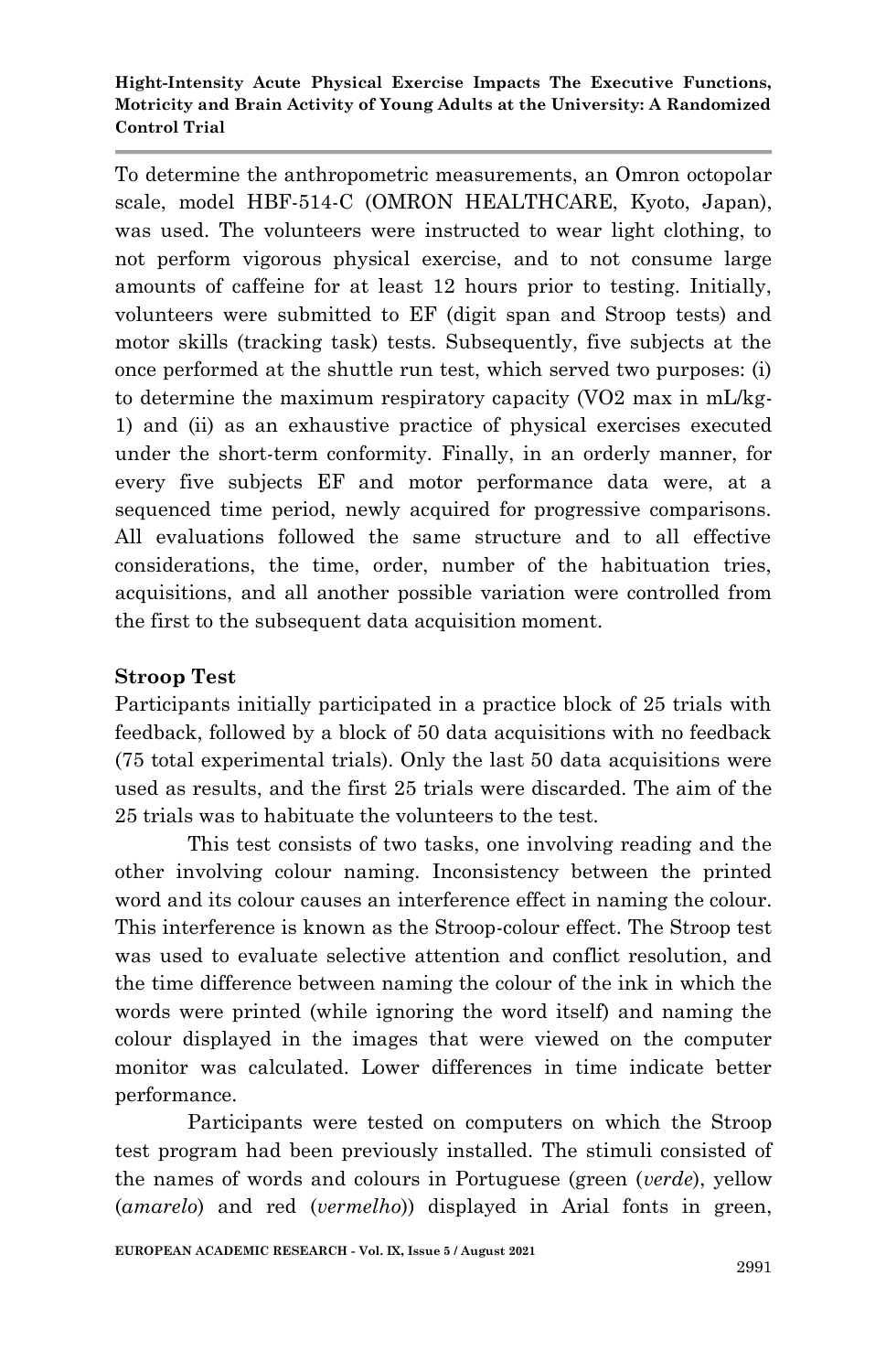yellow, and red colours. The words were approximately 2 cm wide and 0.5 cm high. Participants had to react as quickly as possible by indicating the colour of the word, using the index, middle, or ring finger of their dominant hand (right) to press the 'c', 'v' or 'b' keys.

The stimuli were randomized by participant, presented in the centre of the computer screen approximately 50 cm from the participant's eye and remained on display until a response key was pressed. After the response, a grey fixation cross was presented for 750 ms, followed by the next stimulus. The nine possible combinations of colour and word/colour were presented in random order, resulting in 33% congruent combinations and 66% incongruent combinations. For 33% of the trials, the irrelevant word was repeated, while for another 33% of the trials, the relevant colour (response repetition) was repeated. No repetition was present in the other 33% of the trials.

# **Digit Span**

The digit span test consists of evaluating short-term memory through working memory. This defines the functional memory extension, that is, the individual's ability to repeat, in the correct and immediate order, a sequence of items that may be letters, numbers or words, in order to observe their memory space(Wambach et al. 2011). The first sequence starts with two digits. After each correct answer, the program itself adds one digit to the next sequence. The test was scheduled to run until the ninth stage, which would contain nine digits to be repeated. An experiment through stage four was carried out with the aim of habituating the volunteer to the test, and then a completely new test was performed for data acquisition.

# **Digit Tracking**

This task evaluates hand-eye coordination, in which a user faces a monitor and, for a limited time of 10 s, must press three keys previously defined by the program itself on the keyboard as fast as possible and the greatest number of times. After every three digits, the subject alternates the hand that is typing. At the end, the total number of digits typed was computed, and performance was determined based on the number of correctly typed digits.

# **Attention**

**EUROPEAN ACADEMIC RESEARCH - Vol. IX, Issue 5 / August 2021**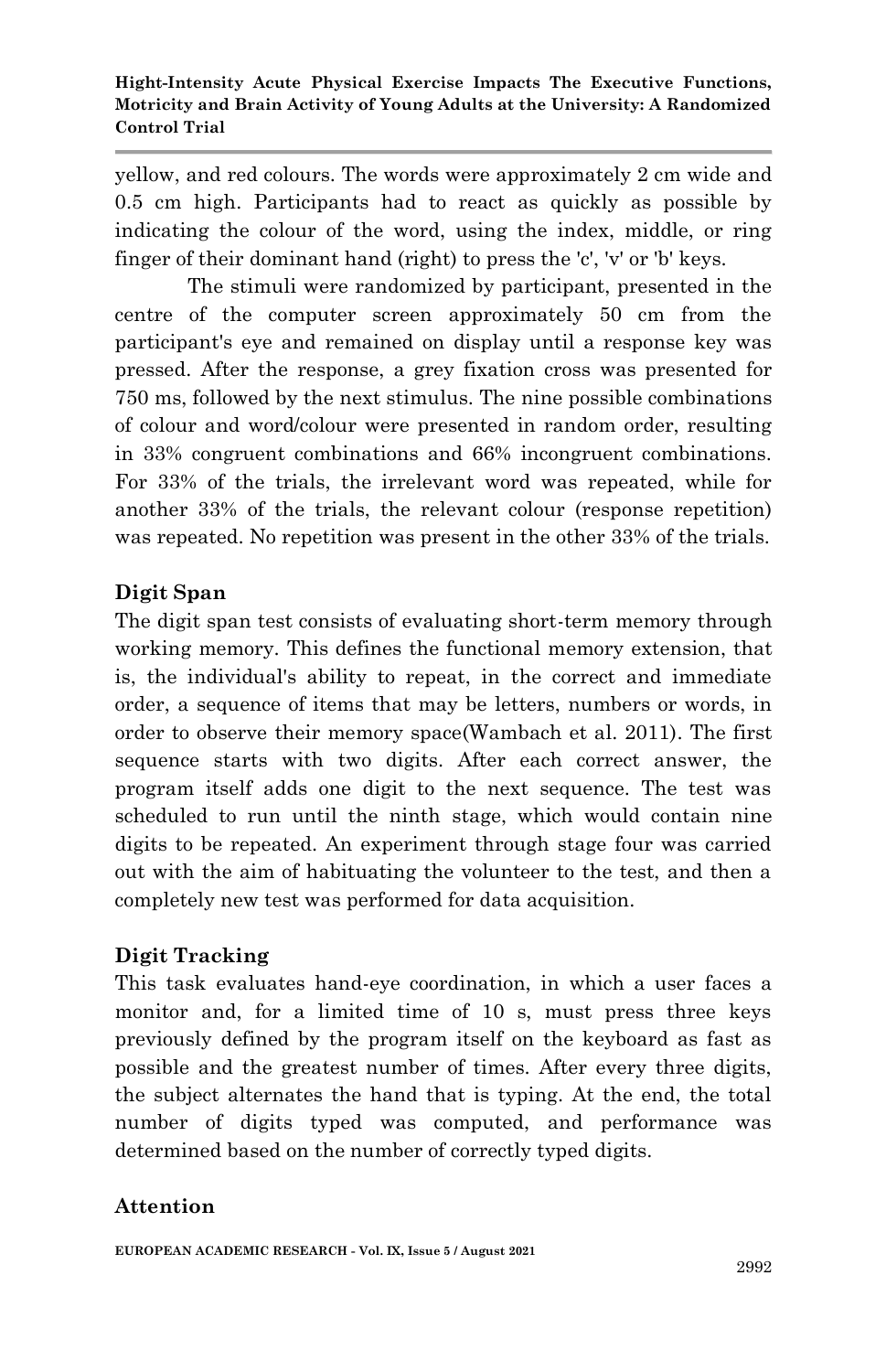All tests have a percentage of correctness of their standards that are considered as attention. In the Stroop Test and the Digit Span, in the pre-test the hit percentage is quantified beyond the speed of response to the stimulus. In this case, the ability to interact with the test and attention about its patterns and produce higher hit levels are quantified by the tests and, therefore, one can say that the participant was able to learn. Then, the quantification of the correct levels between the pre and post-test can be a measure of attention.

# **Trail Making Test**

The cognitive flexibility was assessed using the TMT. The two-part visual task (Trail A and B) was used. Three scores of cognitive flexibility were determined [(BA); (B/A); and B) and in the end, a simple mean was calculated as score to measure the mental flexibility. The TMT Part A is able to analise executive functions and the TMT Part B the Cognitive Process.

Both parts of the Trail Making Test consist of 25 circles distributed over a sheet of paper. In Part A, the circles are numbered  $1 - 25$ , and the participants should draw lines to connect the numbers in ascending order. In Part B, the circles include both numbers  $(1 -$ 13) and letters  $(A - L)$ ; as in Part A, the participants draws lines to connect the circles in an ascending pattern, but with the added task of alternating between the numbers and letters (i.e., 1-A-2-B-3-C, etc.). The participants should be instructed to connect the circles as quickly as possible, without lifting the pen or pencil from the paper. Time the participants as he or she connects the "trail." If the patient makes an error, point it out immediately and allow the participants to correct it. Errors affect the participant's score only in that the correction of errors is included in the completion time for the task. It is unnecessary to continue the test if the patient has not completed both parts after five minutes have elapsed.

## **Electroencephalographic data collection**

The instrument used for this procedure was Pocomp+ - (Touch Technology-Canada) Biofeedback System (USA) and Biograph Software, version 2.1. The placement of the electrodes for EEG collection was performed in the 10-20 system (Jasper, 1958), as recommended by the Brazilian Society of Clinical Neurophysiology.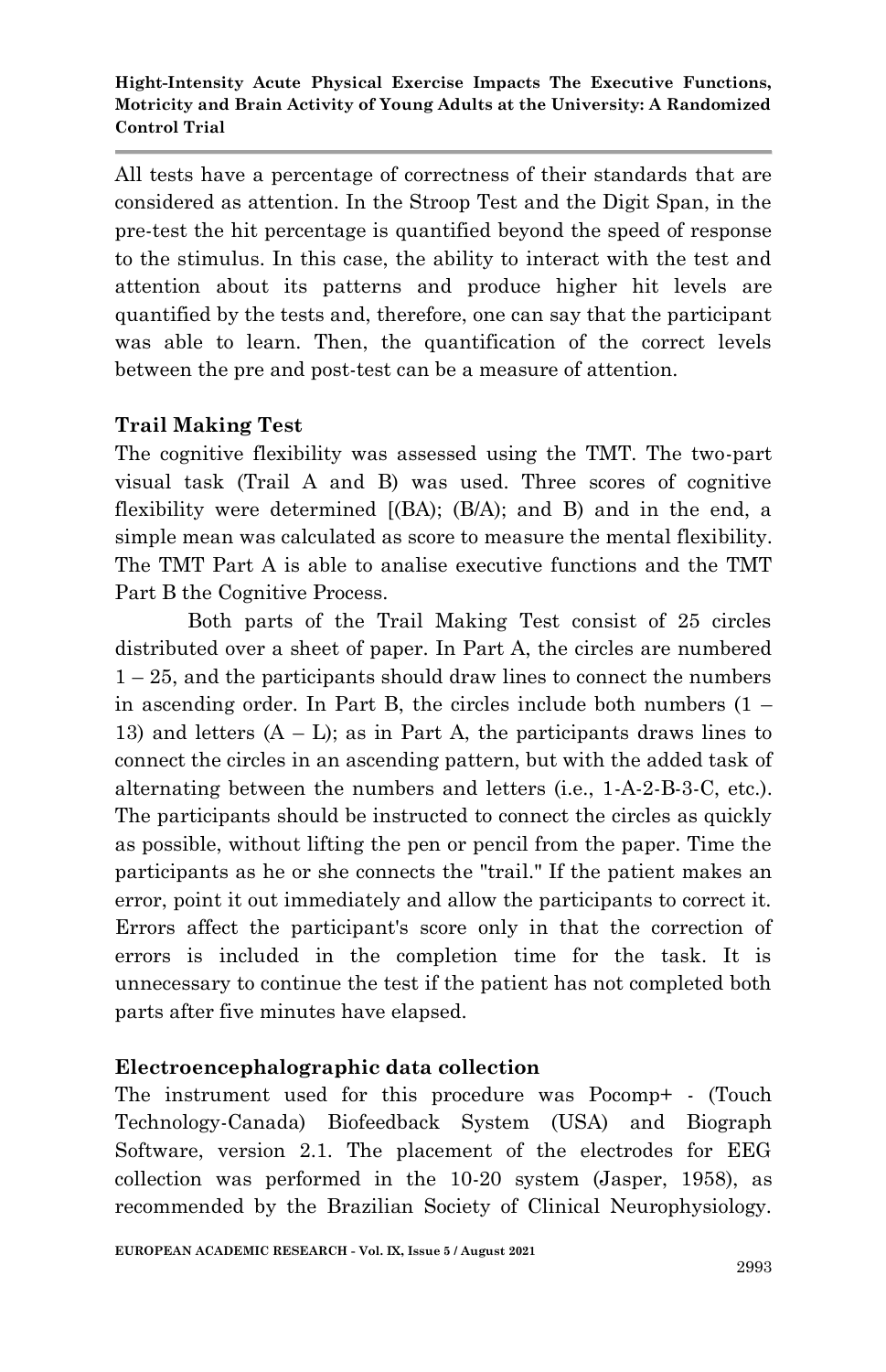The points chosen were the Cz point of reference located strictly at the top of the skull, and the points A1 located in the left ear and A2 in the right ear in order to identify energy emission from each cortical hemisphere. The Alpha, Beta and SMR waves were recorded.

## **Shuttle Run**

The shuttle run test was used to evaluate cardiorespiratory fitness (Léger et al. 2017; Tomkinson et al. 2017). The stress tests were performed at night in the parking lot of the aforementioned educational institution, in a flat place with a mild temperature. All subjects answered a short questionnaire containing personal identification data such as name and age.

To carry out the test, the following elements were necessary: a flat spot at least 25 metres long, a lap top, speakers, 4 cones, masking tape, a stop watch, a scoreboard to record the number of laps and paper for taking notes. The test was applied in groups of 5 people who ran together in a rhythm determined by an audio track especially recorded for this purpose. They crossed a space of 20 metres, delineated by 2 parallel lines. The audio produces a beep at specific intervals for each stage, and with each beep, the evaluated individual was to cross one of the two parallel lines, i.e., running from one of the lines towards the other, and cross the line with at least one foot; when the next beep was heard, he or she ran back to the opposite line.

In the audio, the end of a stage is signalled by 2 consecutive beeps and with a voice announcing the completed stage number. The duration of the test depends on the cardiopulmonary fitness of each person, and, being maximum and progressive, was less intense at the beginning and become more intense at the end with a total possible duration of 21 minutes (stages).

The number of laps was then compared with the reference table to determine the speed reached. After the speed was determined, these data were used in the equation reported below for the calculation of  $VO<sub>2</sub>$  max. These procedures were previously described (Hoff et al. 2015; Verburgh et al. 2014), and their validity has been determined by different authors over many years, all of whom found high or very high correlation (r calculated up to 0.96 in a correlation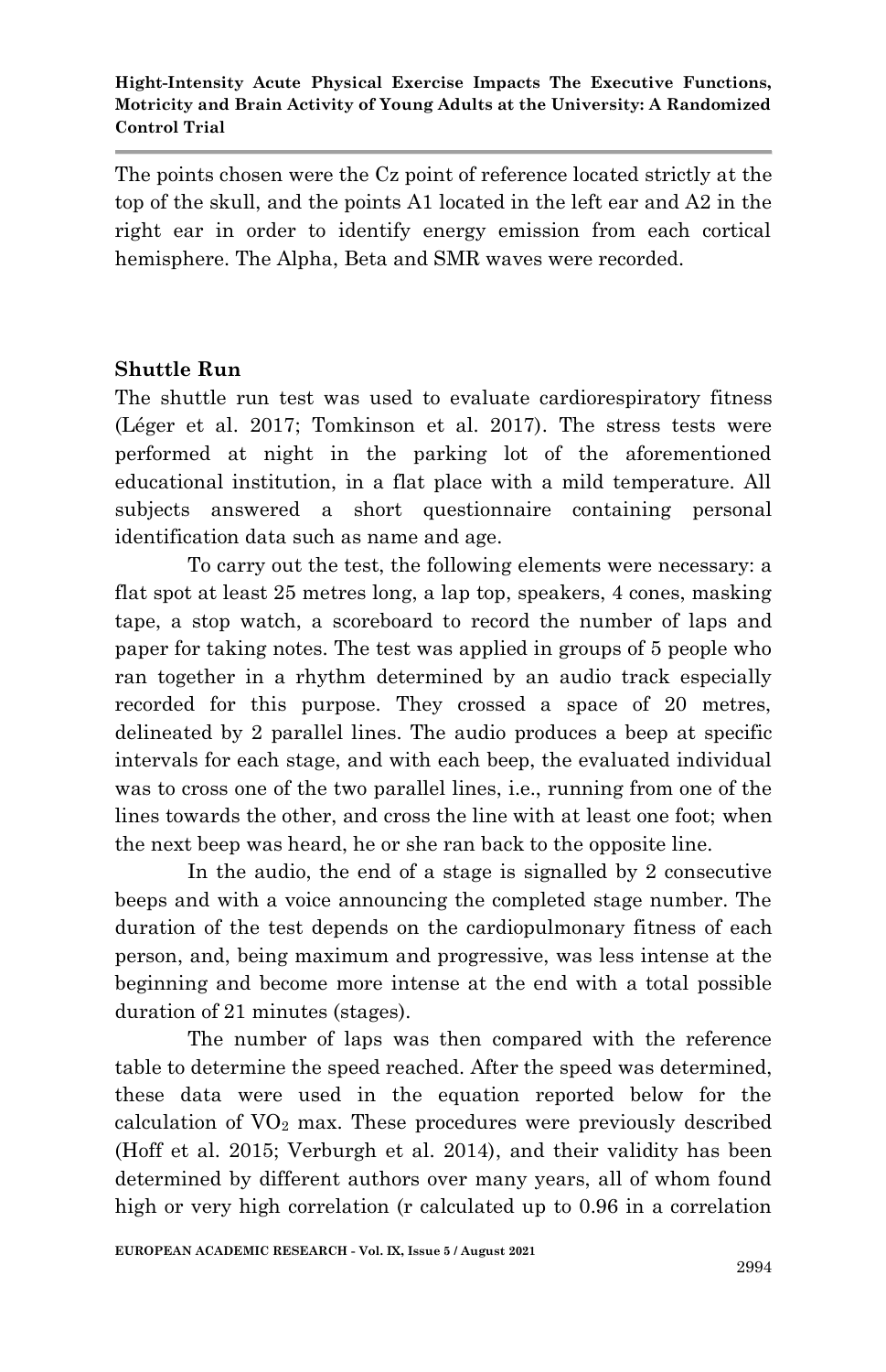test) (Verburgh et al. 2014; Jo et al. 2018). The equation used by the test is as follows:

$$
Y = -24.4 + 6.0(X)
$$

**Equation 1:** Equation for calculating  $VO<sub>2</sub>$  max according to shuttle run methodology.  $Y = VO<sub>2</sub>$  in ml/kg/min;  $X = speed$  in km/h in the final completed stage.

## **Statistical Analysis**

To verify the normality of the data, the Kolmogorov-Smirnov statistical test was performed. For data analysis, Student's paired *t*test, Kruskal-Wallis test and ANOVA ONE WAY with Tukey's Post Hoc test were the statistical instruments used. All tests were performed with a significance of 5% in the program Prism Stat 5.0.

## **RESULTS**

# **A single both of exhaustive exercise promoted acute improvements in cognition, executive functions, and motor skills**

In regard to working memory, the CG showed no difference between the pre-  $(4.65\pm0.92)$  and the post-exercise time point  $(4.68\pm0.96)$ (*p*>0.05) (Fig. 1A). To the EG, the comparison between the pre-  $(4.82\pm0.91)$  and the post-exercise time point  $(5.62\pm0.93)$  of one exhaustive exercise session presented differences ( $p=0.0036$ ) (Fig. 1A). To inhibitory control, the CG presented no difference between the pre-  $(0.88+0.35)$  and the post-exercise time point  $(0.88+0.34)$  ( $p$ >0.05) (Fig. 1B). However, to the EG, the comparison between pre- (0.85+0.46) and post-exercise time point (0.72+0.28) presented differences (*p*=0.0001) (Fig. 1B). Yet, to hand-eye coordination, the CG displayed no difference between the pre-  $(17.83\pm 9.14)$  to the post-exercise time point  $(17.52+7.88)$   $(p>0.05)$  (Fig. 1C). To the EG, the comparison between the pre-  $(18.63 \pm 7.54)$  and post-exercise time point (34.14+15.17) of an exhaustive exercise session showed differences (*p*=0.0001) (Fig. 1C).

In regard to attention, the hit percentage quantified by Digit Span to the CG displayed no difference between the pre-  $(93.44 \pm 4.77)$ and the post-exercise time point  $(92.94 \pm 4.95)$   $(p>0.05)$  (Fig. 1D),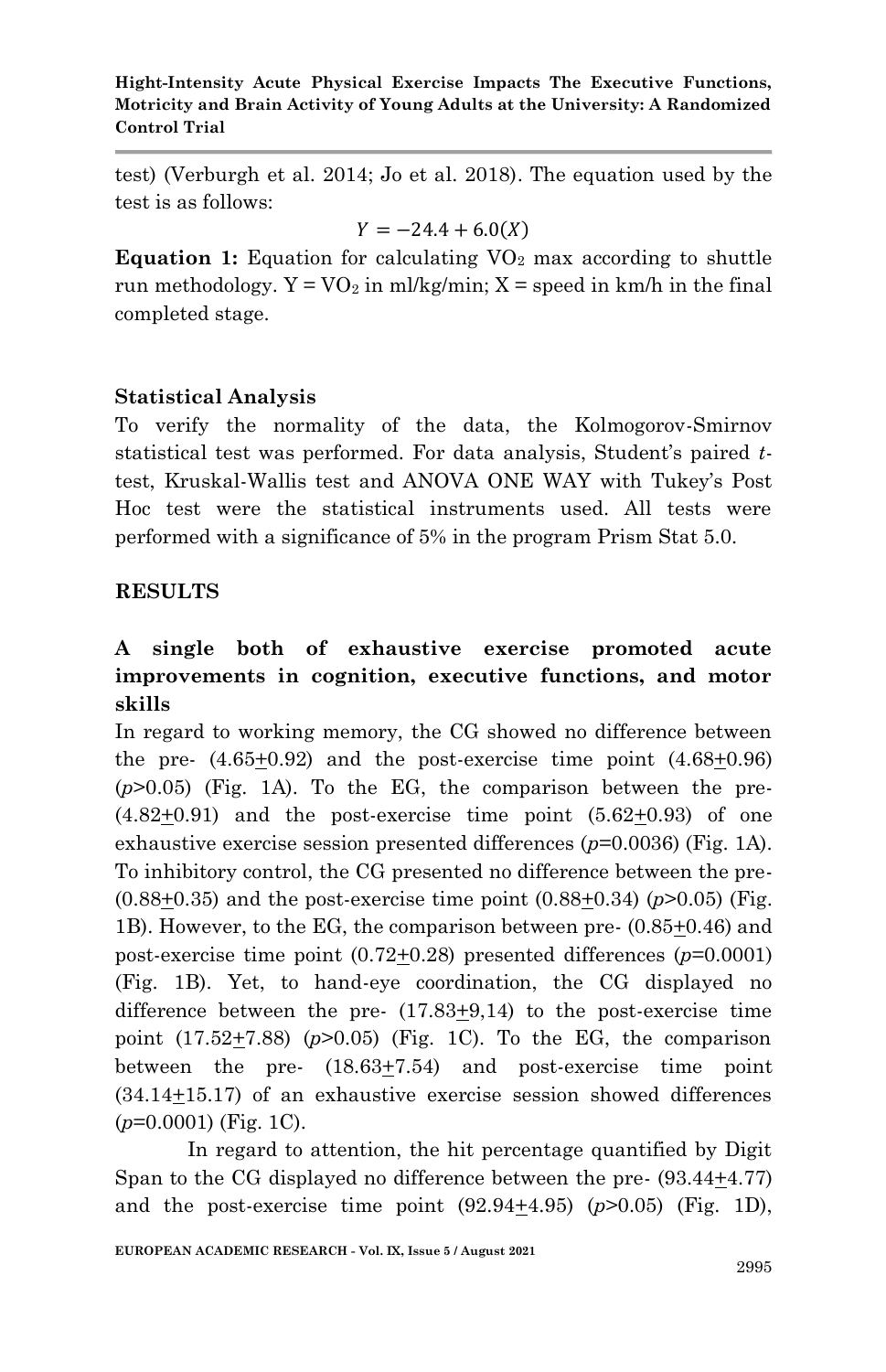moreover, when measured by the Stroop Test a comparison between the pre- (91.87+5.61) and the and the post-exercise time point  $(93.28+3.64)$   $(p>0.05)$  (Fig.1D). To the EG, a comparison between the hit percentage quantified by Digit Span pre-  $(93.44 + 4.77)$ , and postexercise time point (90.61+3.97) of one exhaustive exercise session presented differences (*p*=0.023) (Fig. 1D), and, when measured by Stroop Test a comparison the pre  $(94.01 \pm 3.24)$ , and post  $(90.11 \pm 4.63)$ time points of one exhaustive exercise session presented differences (*p*= 0.0004) (Fig. 1D). Finally, to the mental flexibility measured by the TMT A, the CG not reached difference between the pre- (62.42+8.38) and the post-exercise time point (54.86+5.42) (*p*>0.05) (Fig. 1D), moreover, when measured by the TMT B, the comparison between the pre- (134.1+11.81) and the and the post-exercise time point  $(135.32 \pm 12.19)$  ( $p > 0.05$ ) (Fig.1D). To the EG a comparison between the pre-  $(62.41 \pm 8.38)$ , and post-exercise time point (54.86+5.42) of the TMT part A presented differences (*p*= 0.0001), and to the TMT part B Pre  $(139+12,25)$  and post  $(127+7,85)$  presented differences (*p*= 0.0001).



**Figure 1: Executive functions and fine motor coordination.** Sixty-eight subjects between 18 and 28 years old of both sexes, were selected and divided into control group composed by  $32 \text{ (n=32)}$  subjects, and the experimental group with  $36 \text{ (n=36)}$  subjects. (A) Working memory (WM) determined by the digit span test, (B) inhibitory control (IC)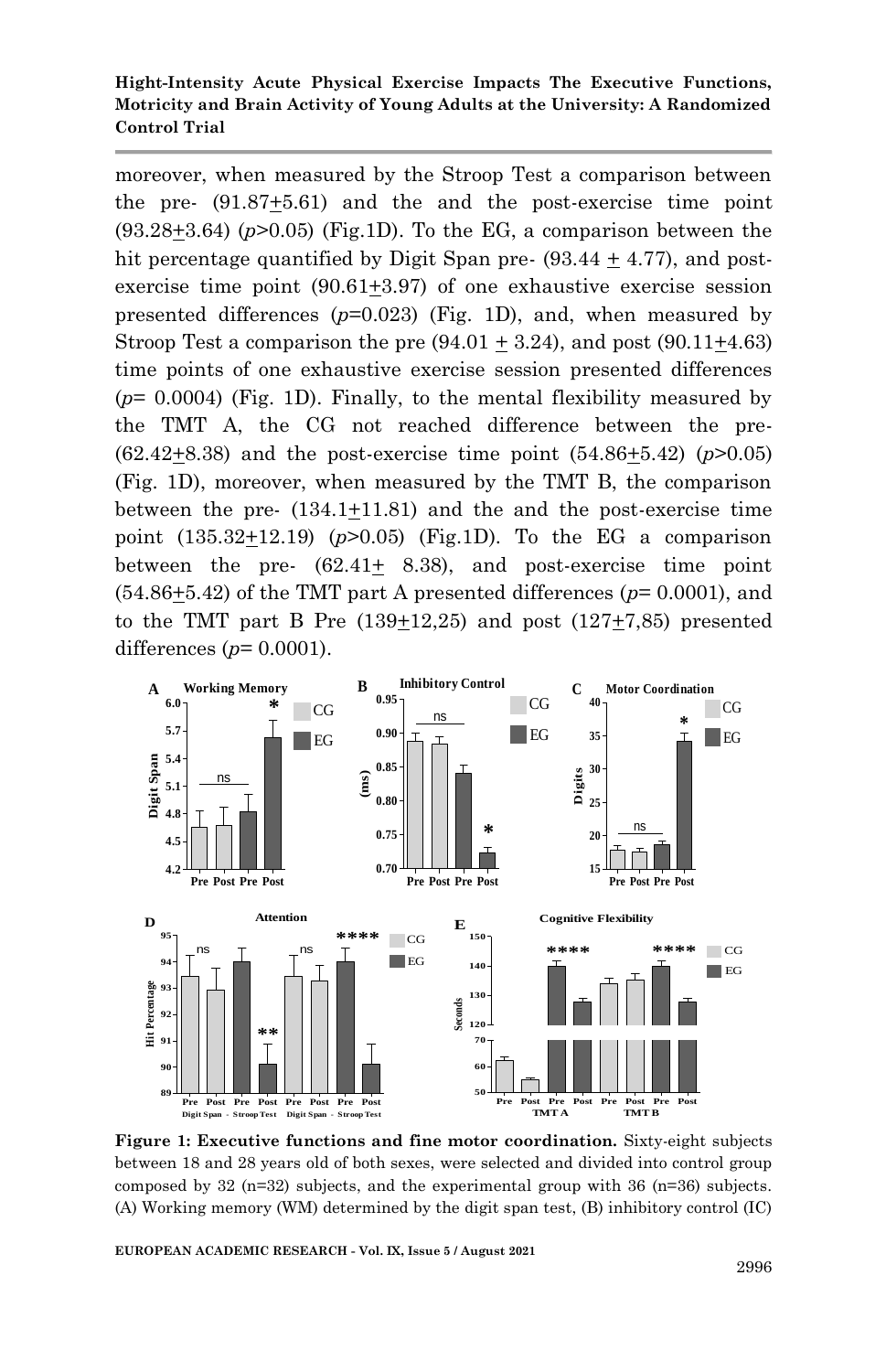determined by the Stroop test, (C) fine motor coordination (MC) determined by the digit tracking test, (D) The Digit Span Test hit percentage (DS-H), and the Stroop Test hit percentage (ST-H), and (E) Trial Making Test (TMT). To the WM, IC and MC the Student's paired *t*-test was used, and the ANOVA ONE WAY was used to ST-H and TMT both with 5% of significance. Note:  $(A^* p=0.0036; B, C^* p=0.0001; D^{**} p=0.023;$ \*\*\*\*  $p=0.0004$ ;  $E \text{***} = 0.0001$ ; (pre = baseline data; post = comparison data).

# **A single both of exhaustive exercise provoke acute enhancement in Alpha, Beta and SMR EEG bands**

For the Alpha band, the absolute power output of the CG displayed no difference between the pre-  $(3.99\pm7.01)$  and the post-exercise time point  $(4.48\pm12.35)$  ( $p>0.05$ ) (Fig. 2A), however, the EG pre-  $(4.31\pm3.77)$ and the post-exercise time point (12.48+12.35) exhibiting difference between two moments  $(p= 0.0001)$  (Fig. 2A). To SMR rhythm the absolute power output of the CG reached no difference between the pre- (3.49+2.46) and the post-exercise time point (4.87+7.52) (*p*>0.05) (Fig. 2B), however, the EG the pre- (4.81+2.49) and the the postexercise time point  $(8.87+7.50)$  showing difference  $(p= 0.0001)$  (Fig. 2B). Finally, to the Beta band, the power output of the CG presented no difference between the pre- (5.98+3.11) and the post-exercise time point  $(7.26\pm4.18)$   $(p>0.05)$  (Fig. 2A), however, the EG the pre- $(6.98\pm3.41)$  and the the post-exercise time point  $(12.26\pm5.68)$  showing difference (*p*= 0.0001) (Fig. 2C).



**Figure 2: Cortical waves.** Sixty-eight subjects between 18 and 28 years old of both sexes, were selected and divided into control group composed by 32 (n=32) subjects, and the experimental group with 36 (n=36) subjects. They are submitted to four minutes of data collection of Alpha, SMR and Beta cortical waves. Alpha (A), SMR (B) and Beta (C). The Kruskal-Wallis test with significance of 5% was used to determinate the differences between Pre and Post moment. Note: (A, B and C  $* = p \le 0.0001$  Resting vs. Activity); (pre = baseline data; post = comparison data)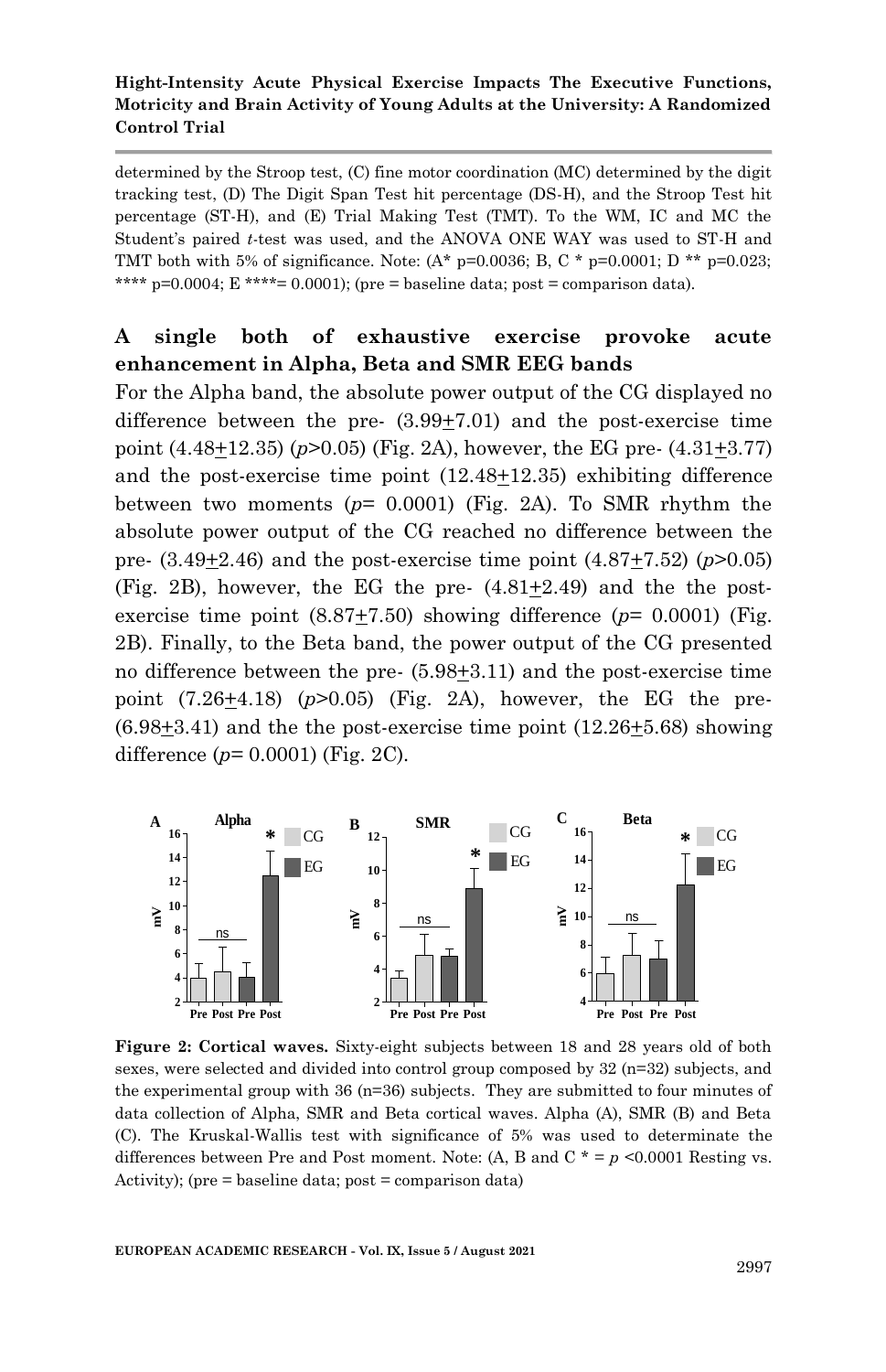**The enhancement of the EEG pattern has high or very high correlation with the gains verified on cognition, executive functions, and motor skills.**

The analysis of the correlation indexes evidenced that the working memory have a very high correlation with alpha, beta and SMR waves, the inhibitory control high correlation with the SMR and Beta, motor coordination very high correlation to SMR and beta waves and mental flexibility very high correlation with SMR and beta and high correlation with alpha waves. Curiously, the attention has a low inverse correlation to SMR, middle to Alpha and high to Beta waves. The data about the CG was no showed because very low correlations ware found to all comparison.

**Table 2: Presentation of Spearman correlation indices in the moments of rest and execution of a skillful motor task with cognitive demand.**

|                           | Alpha   | <b>SMR</b> | Beta     |
|---------------------------|---------|------------|----------|
| <b>Working Memory</b>     | $0.84*$ | $0.82*$    | $0.88*$  |
| <b>Inhibitory Control</b> | $0.22*$ | $0.77*$    | $0.67*$  |
| <b>Motor Coordination</b> | 0.29    | $0.94**$   | $0.82*$  |
| Attention                 | $-0.33$ | $-0.19$    | $-0.65*$ |
| <b>Mental Flexibility</b> | $0.77*$ | $0.81*$    | $0.89*$  |

**Legend:** (\*,\*\* Score obtained from the Spearman correlation coefficient). (\*=  $r$  < 0.05;  $*$ <sup>\*</sup> $=r$  < 0.01).

# **DISCUSSION**

The present study aimed verify the effects of a short-duration exhaustive exercise session on executive functions (EF), cognition, motor skills, and brain wave pattern of health young adults. To do so, several experiments were performed before and after the occurrence of the mentioned exercise sessions applied to 36 healthy young adults, all of them students from a higher education institution in The Acre State. Experimentally, the Stroop test, which is able to determine inhibitory control and decision-making ability; digit span testing, which measures working memory; the digit tracking test, which quantifies the number of correct keys typed on a computer keyboard and is able to determine fine motor speed, dexterity and precision, the trial making test, which is able to determine the cognition, and EEG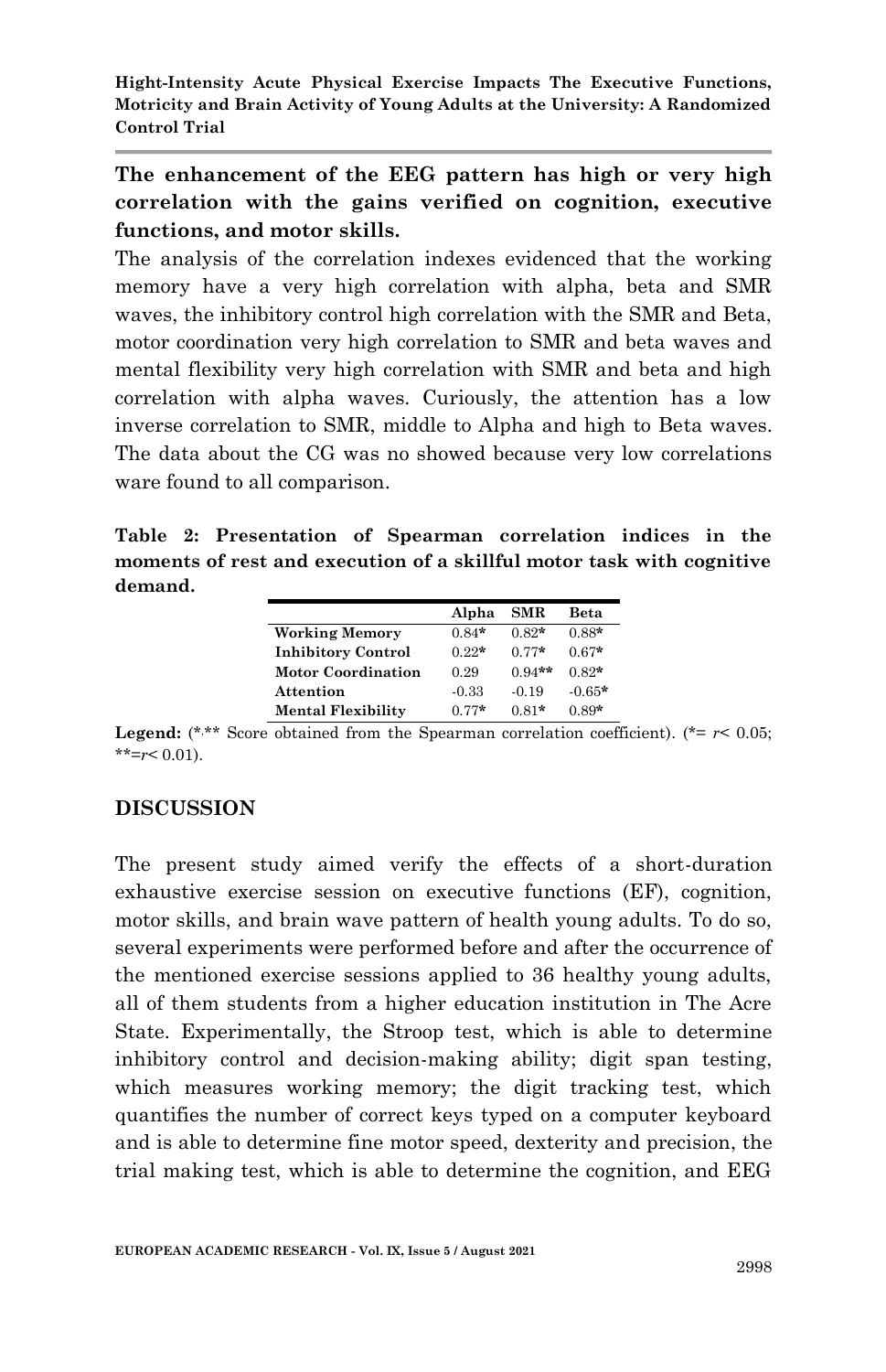data were acquired before and after the practice of the short-duration exhaustive exercises as prevised in the study methodological session. In regard to the control group, no difference was noted to all comparisons performed, so, the discussion will be centred in the EG, and, in this case, the CG permitted the prove that the experimental situation in fact promoted significant alterations upon the EF variable as well as in the brain waves activity of the group submitted to the experimental methodology. In other words, such a result can validate the results of other studies showing that very intense short-duration exhaustive exercise can promote acute and beneficial improvement on factors of cognition and motricity such the ones that were here researched.

Seeking for the comprehension of the above related gains the analysis of the Stroop Test and the Digit Span test data were interpreted as positively influencing those gains. That is, revealing the existence of a clear relationship between attention, cognition, and other factors within the dimension of the competences related to the EF. In addition, in a great part we can reasonably consider that such gains were also produced by interactions reflected from the increase in cortical power associated to the modifications the training promoted in the alpha wave pattern. Previous research have shown a clear and positive relationship between cortical power output with motor control, EF, and cognition (Calomeni et al., 2017; V. F. da Silva et al., 2016; Hatfield, Haufler, Hung, & Spalding, 2004; Moraes et al., 2007; Raphael et al., 2009), some of those having a high reliability in respect to its results due to the capability of the instruments used for capturing signals at specific moments of cortical functioning (Calomeni et al., 2017; Furtado et al., 2016).

Different activities can improve EF in an acute or chronic way in people of different ages and physical and mental conditions (Boone et al., 2017; Lima et al., 2017; Rattray & Smee, 2016; Wen et al., 2018). In the present study, a marked improvement in working memory was observed, as in other studies, although under different conditions than that observed in previous studies (Hyodo et al., 2012; Yanagisawa et al., 2010), a fact that suggests the present investigation is relatively novel. Several studies have demonstrated the positive effects of exercise on different types of memory. Regarding procedural memory (Byun et al., 2014), an aerobic exercise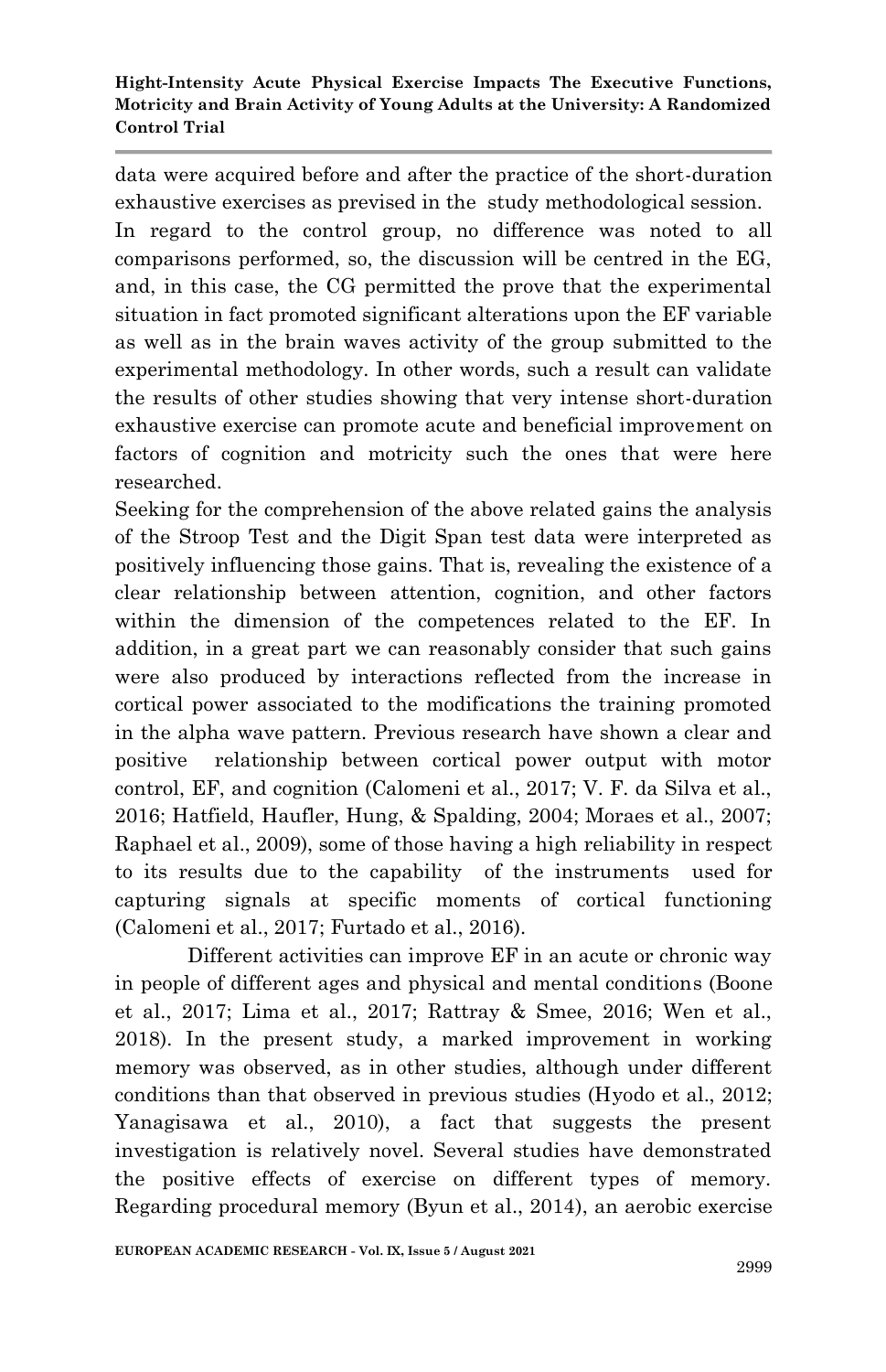session was described as decreasing the interference between memory and learning, i.e., an aerobic exercise session was able to facilitate the acquisition of immediate memory for performing motor procedures.

Another study showed that changes in cognitive performance may be implicated in exercise intensity, and this probably has implications for sports, education, and occupations (Tsukamoto et al., 2017), which is important for future research. Here, the cognitions skills were improved by short-duration exhaustive exercise differently from that of previous studies that used primarily resistance or aerobic exercises of moderate to intense intensity, even though both types can benefit several brain functions.

In a same line some other studies have reported that an acute session of aerobic exercise can improve EF, including inhibitory control, in different populations (Crush & Lorezini, 2017; Guiney, Lucas, Cotter, & Machado, 2015; Tsai et al., 2014; Tsai, Pan, Chen, Wang, & Chou, 2016). In addition, it has previously been demonstrated that the improvement in inhibitory control induced by aerobic exercise is related to an improvement in neural activity(Guiney et al., 2015; Tsai et al., 2016) as observed here in the EEG data that showed strong improvement in the Alpha, SMR and Beta power output indicating more brain activity due the participation in a short-duration exhaustive exercise session. Along the same lines, Byun et al. (Byun et al., 2014) demonstrated that increased neural activity induced by aerobic exercise is related to increased neural excitation. Based on these findings, previous studies have proposed that the potential mechanism underlying the improvement in inhibitory control is associated with increased neuronal activation and brain stimulation. This may be a mechanism linked to the behaviours observed herein for EF, motricity, and cognition (Guiney et al., 2015; Tsai et al., 2014, 2016).

This increase in neural excitability may be mediated by a number of different mechanisms such as increased cerebral blood flow(Victor da Fonseca, 2010), neurogenesis, synaptic plasticity, cellular proliferation, acute increase in brain-derived neurotrophic factor (Victor Fonseca, 2010), and associated neural efficiency, which may be partially dependent on cardiorespiratory fitness(Víctor da Fonseca, 2001). Crush and Lorezini (2017), in an extensive investigation that sought to determine the effect of exposure time to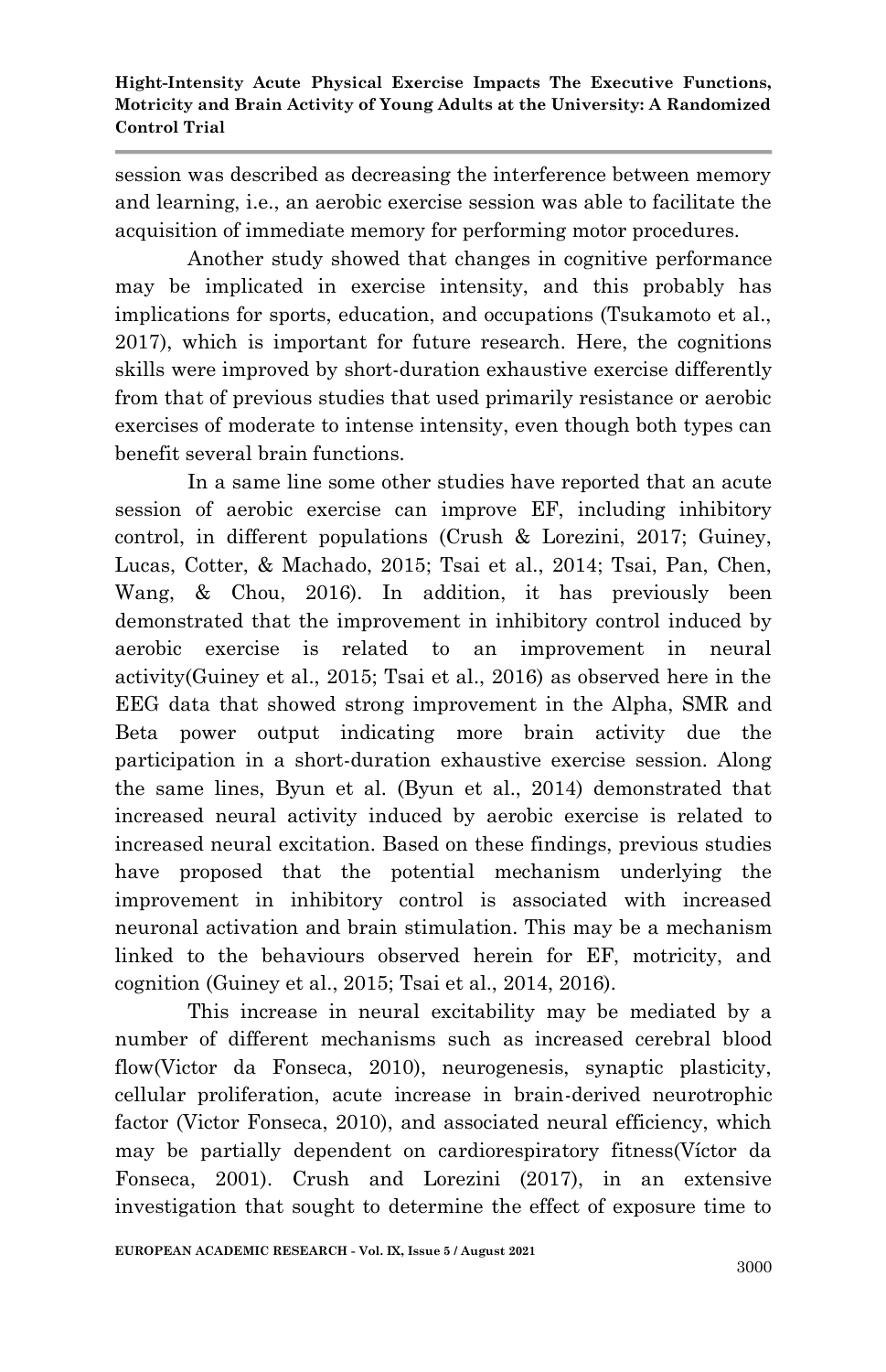moderate intensity exercise, recovery time and different combinations of these two factors, noted that all training regimens benefitted planning ability, memory and inhibitory control and described that there is a dose-dependent effect of exercise and recovery on EF.

As we can see the data shown until now give enough support to the findings observed here showing that short-duration exhaustive exercise promotes immediate positive effects on the inhibitory control of young adults; in fact, the hypothesis that exercise leading to exhaustion could lead to EF impairment is contradicted by the data shown here. Thus, the data observed here showed that short-duration exhaustive exercise can improve inhibitory control and decision making. It is known that exercise aids in the development of motor skills; however, data on the acute effects of exhaustive exercises on motor skills are still very scarce in the literature. Although studies on the effect of an exhaustive exercise session are not abundant in the literature, there is a body of evidence demonstrating the effects of prolonged exercise on human motor skills (Noordstar, van der Net, Voerman, Helders, & Jongmans, 2017; Snow et al., 2016; Statton, Encarnacion, Celnik, & Bastian, 2015; Voyer & Jansen, 2017).

In the present study, it was evident that exercise may produce a potent acute effect on fine motor skills, which are the most hierarchical of the motor functions, controlled primarily by the most developed portion of the cortex, the frontal lobe (Noordstar et al. 2017; Voyer and Jansen 2017). These results are important from an experimental point of view since they demonstrate that an exhaustive exercise, unlike what common sense might dictate, does not diminish one's coordination capacity. However, the data here refer to an acute exhaustive exercise, which is a profoundly different stimulus than a moderate or intense exhaustive physical activity of long duration that might provoke an adverse effect in those observed in this study.

Snow et al.(Snow et al. 2016) found that, compared to rest, exercise seems to facilitate the maintenance of motor performance throughout the acquisition phase; however, moderate intensity exercise does not influence motor skill learning indices, nor does it affect motor memory consolidation. This demonstrates a complex interaction between exercise intensity and motor memory (Roig et al. 2012).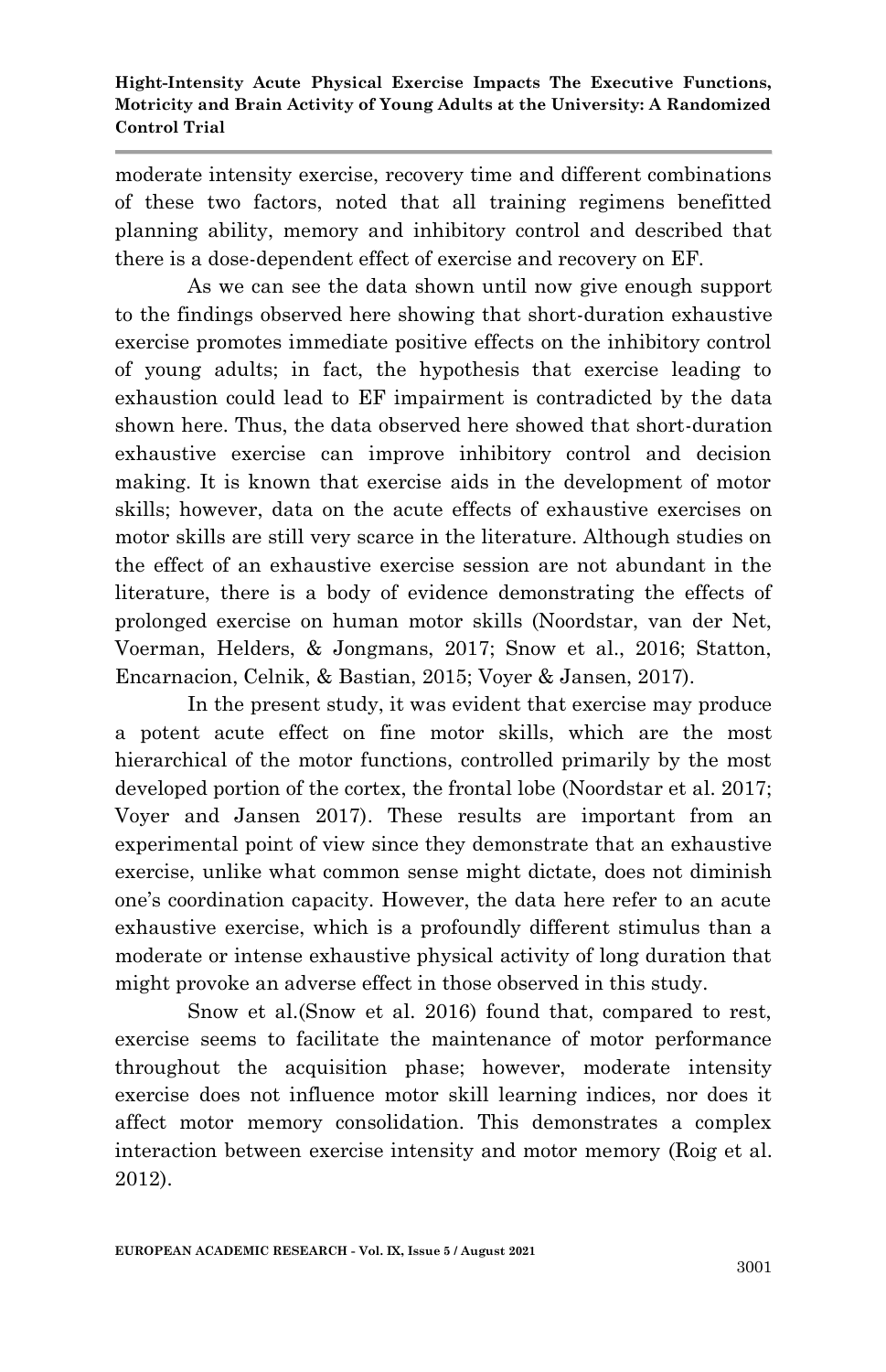Recent studies have examined the role of acute aerobic exercise in modulating the acquisition and retention of complex motor skills. The first of these studies showed that intermittent highintensity aerobic exercise in temporal proximity to the practice of motor skills increased measurements indicative of motor skill acquisition and retention(Roig et al. 2012). More recently, Statton et al.(Statton et al. 2015), later corroborated by Snow et al.(Snow et al. 2016), demonstrated that a single session of moderate intensity running increased the acquisition of motor skills. This evidence corroborates the data regarding motor behaviour observed in the present study.

In regard to executive function and cognitive flexibility assessed by TMT, the short-duration exhaustive exercise enhanced both within the several executive functions here investigated. But, to attention, a comparison between the baseline data and the moment after the exercise session showed decreasing in this variable. It can be explained by the theoretical interaction between neural adaptations and exhaustion due the exercise. If the pool of theoretical alterations and adaptations in the neural system could enhance the working memory the inhibitory control, and the motricity, and mental flexibility, perhaps, the exhaustion can explain this result even the exercise here proposed showed enhancement another executive functions.

Previous work has also demonstrated beneficial cognitive effects from an acute 5, 10, and 15-minute of aerobic exercise (Best, 2010; Hogan, Mata, & Carstensen, 2013; Snigdha, de Rivera, Milgram, & Cotman, 2014) corroborating our data. However, lowintensity exercise may not be a strong enough stimulus to trigger the changes above in executive functions, whereas high-intensity exercise may induce neural noise and inhibit positive exercise-induced changes (Loprinzi & Kane, 2015). This relationship suggests that the intensity of acute exercise is a key factor in the regulation of exercise-induced cognitive responses, including the attention. Although this discussion do not is the aim of our work, this data is important to defendant the notion bout the short-duration exhaustive exercise enhance the executive functions, in part corroborating with the data here observed. Although the data in this study demonstrate efficacy, it is recommended that other methods of exhaustive exercise, such as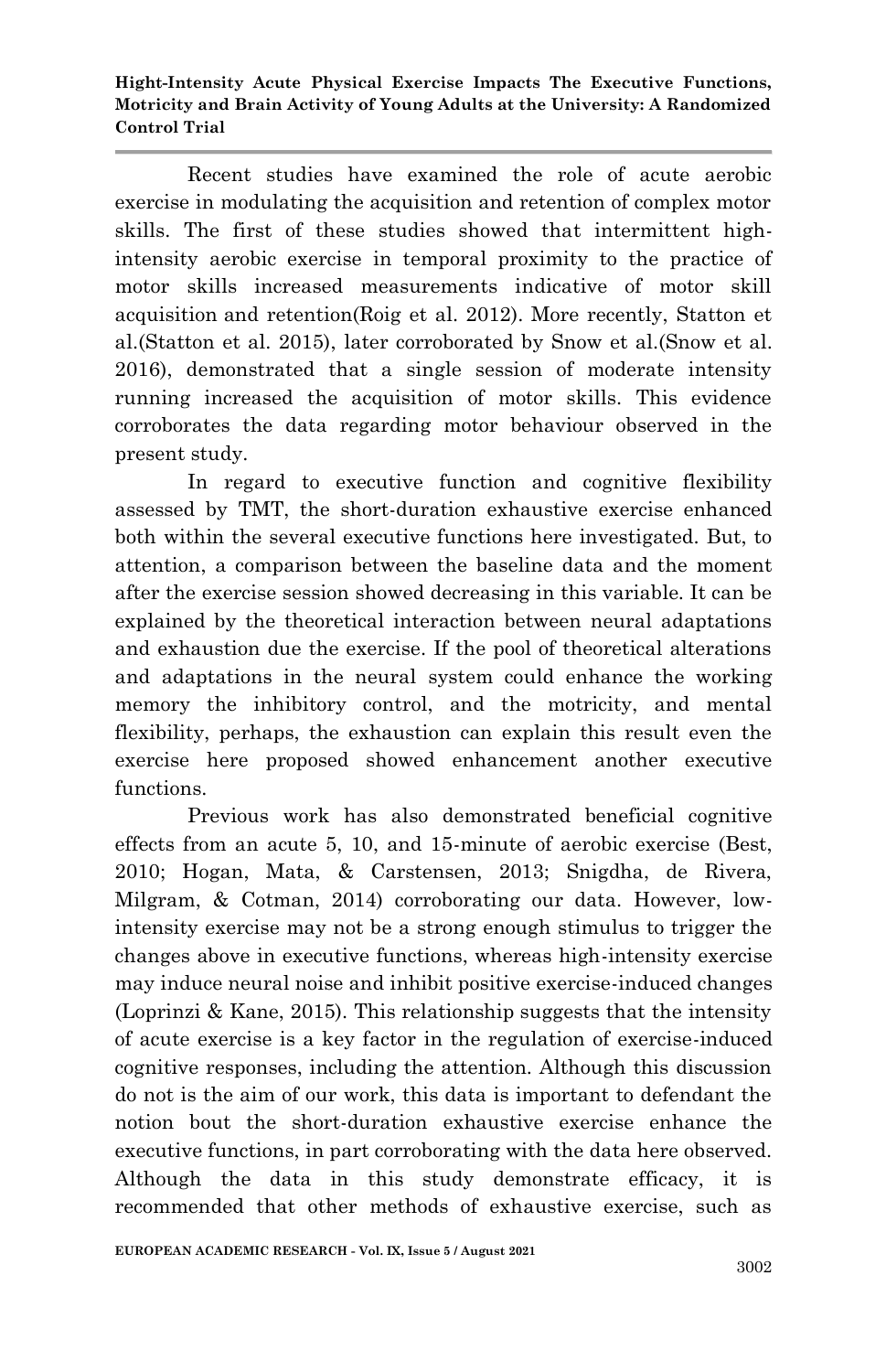prolonged intense or moderate physical exercise such as running a half marathon or a full marathon, be investigated.

However, it was evident that exercise challenge proposed here provoke modulations in the brain wave. This fact can help to explain a possible mechanism under all behaviours here observed to executive functions and the motricity. Nonetheless, the correlation between the cortical waves and all executive functions and motricity here observed reinforce the evidences that the brain wave modulation due one both of short-duration exhaustive exercise has strong influences upon the execution of a motor activity, attention, inhibitory control and cognition.

Such assertions underpin the theoretical possibility tested in this study that exhaustive exercise may reveal differentiated patterns in the EEG before and after short-duration exhaustive exercise. The first interesting observation is the confirmation that the physical exercise changes the functional setting provoked by increase in the cortical activity after an exercise challenge. This attempt at correlation was supported, where it was demonstrated that the EEG presented activation of the central executive neural networks in answer physical interventions. The data hypothesize that people, after one both of short-duration exhaustive exercise execution, have considerably higher Alpha, SMR and Beta wave activity than that observed before the exercise challenge. This hypothesis seems plausible and justifies the correlation observed.

## **CONCLUSION**

Contrary to what common sense might dictate, short-duration exhaustive exercise was able to improve the EF (working memory, inhibitory control, and mental flexibility), cognition and motor skills of young sedentary adults. Our results are promising because they demonstrate that motor skills and EF can be optimized by brief bouts of exercise even if this leads to physical exhaustion. However, more studies are needed to understand the underlying mechanisms and to explore the effects of different exercises, such as prolonged exercises of moderate intensity as well as the effects of exercise on different populations such as children, healthy elderly individuals, or those with diseases such as Alzheimer's or frailty.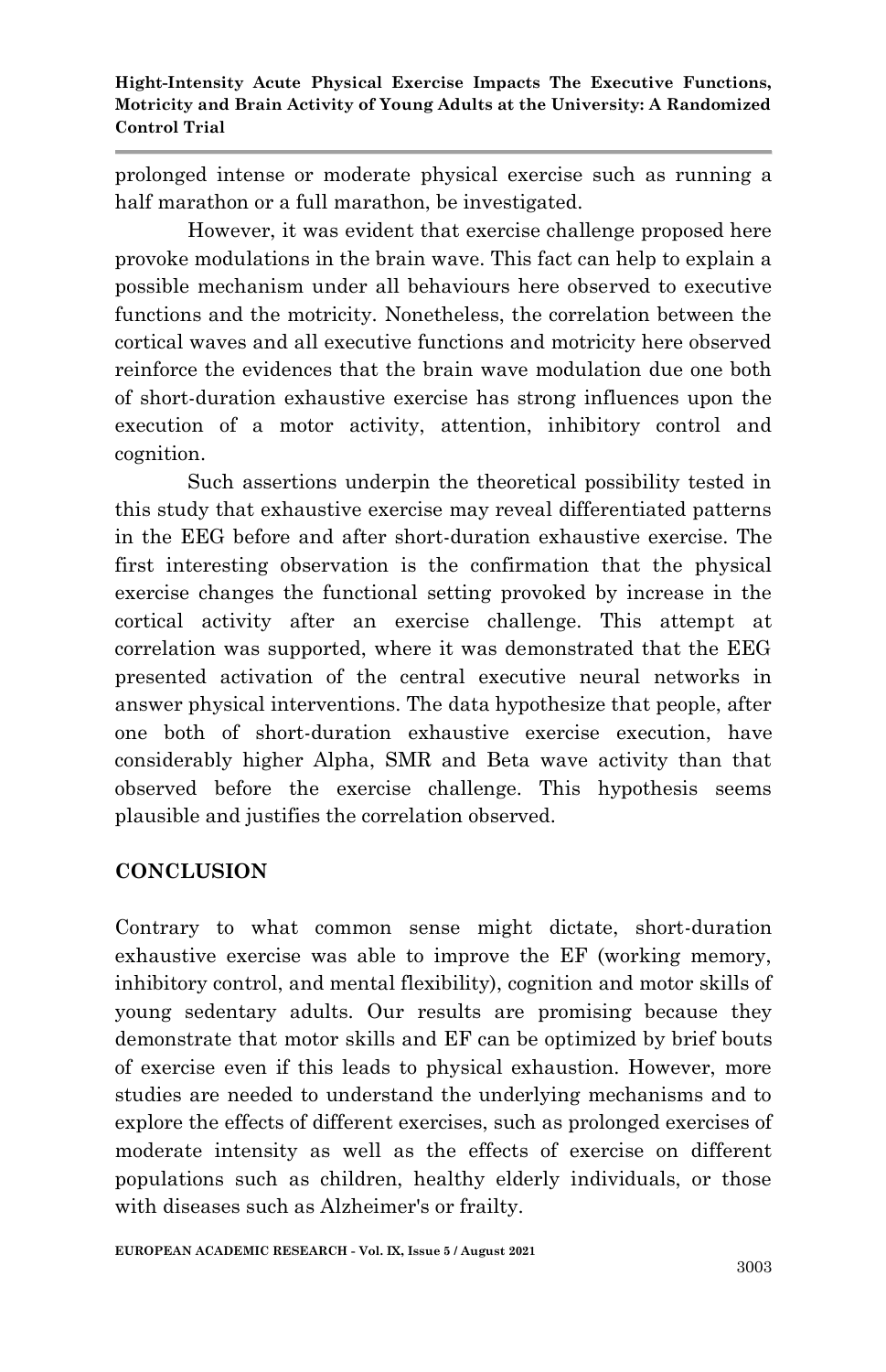#### **Acknowledgement**

The authors wish to thank all of the participants for participating in this study. And special thanks to UNINORTE University Center for permit the use of their Labs to perform this research.

## **REFERENCES**

- 1. Alves, C. R., Gualano, B., Takao, P. P., Avakian, P., Fernandes, R. M., Morine, D., & Takito, M. Y. (2012). Effects of acute physical exercise on executive functions: a comparison between aerobic and strength exercise. *Journal of Sport & Exercise Psychology*, *34*(4), 539–549. https://doi.org/10.1123/jsep.34.4.539 T4 - A Comparison between Aerobic and Strength Exercise PM - 22889693 M4 - Citavi
- 2. Bayraktaroglu, Z., von Carlowitz-Ghori, K., Curio, G., & Nikulin, V. V. (2013). It is not all about phase: Amplitude dynamics in corticomuscular interactions. *NeuroImage*. https://doi.org/10.1016/j.neuroimage.2012.08.069
- 3. Bazanova, O. M., & Vernon, D. (2014). Interpreting EEG alpha activity. *Neuroscience and Biobehavioral Reviews*. https://doi.org/10.1016/j.neubiorev.2013.05.007
- 4. Best, J. R. (2010). Effects of physical activity on children's executive function: Contributions of experimental research on aerobic exercise. *Developmental Review*. https://doi.org/10.1016/j.dr.2010.08.001
- 5. Boone, T., Review Board Todd Astorino, M., Baker, J., Brock, S., Dalleck, L., Goulet, E., … Valentim-Silva, J. R. (2017). Quality of Life, Cognitive Impairment, Treatment, and Physical Exercise in Patients with Parkinson's Disease: A Review. *Journal of Exercise Physiology*, 20(5). Retrieved from https://www.asep.org/asep/asep/JEPonlineOCTOBER\_5\_2017\_Valentim-Silva.pdf
- 6. Byun, K., Hyodo, K., Suwabe, K., Ochi, G., Sakairi, Y., Kato, M., … Soya, H. (2014). Positive effect of acute mild exercise on executive function via arousal-related prefrontal activations: An fNIRS study. *NeuroImage*. https://doi.org/10.1016/j.neuroimage.2014.04.067
- 7. Calomeni, M. R., Furtado da Silva, V., Velasques, B. B., Feijó, O. G., Bittencourt, J. M., & Ribeiro de Souza e Silva, A. P. (2017). Modulatory Effect of Association of Brain Stimulation by Light and Binaural Beats in Specific Brain Waves. *Clinical Practice & Epidemiology in Mental Health*, *13*(1), 134–144. https://doi.org/10.2174/1745017901713010134
- 8. Collins, P., Roberts, A. C., Dias, R., Everitt, B. J., & Robbins, T. W. (1998). Perseveration and strategy in a novel spatial self-ordered sequencing task for nonhuman primates: Effects of excitotoxic lesions and dopamine depletions of the prefrontal cortex. *Journal of Cognitive Neuroscience*. https://doi.org/10.1162/089892998562771
- 9. Crush, E. A., & Loprinzi, P. D. (2017). Dose-Response Effects of Exercise Duration and Recovery on Cognitive Functioning. *Perceptual and Motor Skills*. https://doi.org/10.1177/0031512517726920
- 10. Da Silva, R. A., Lunardello, L. F. A., De Oliveira, G. L., De Olivera, T. A. P., & Valentim-Silva, J. R. (2016). Ginástica geral pode melhorar a marcha e a capacidade cardiovascular de idosos. *Revista Brasileira de Medicina Do Esporte*, *22*(4), 306–310. https://doi.org/10.1590/1517-869220162204147715
- 11. da Silva, V. F., Calomeni, M. R., Moreira Nunes, R. A., Pimentel, C. E., Martins, G. P., da Cruz Araruna Oliveira, P., … de Souza e Silva, A. P. R. (2016). Brain stimulation used as biofeedback in neuronal activation of the temporal lobe area in autistic children. *Arquivos de Neuro-Psiquiatria*. https://doi.org/10.1590/0004-282X20160092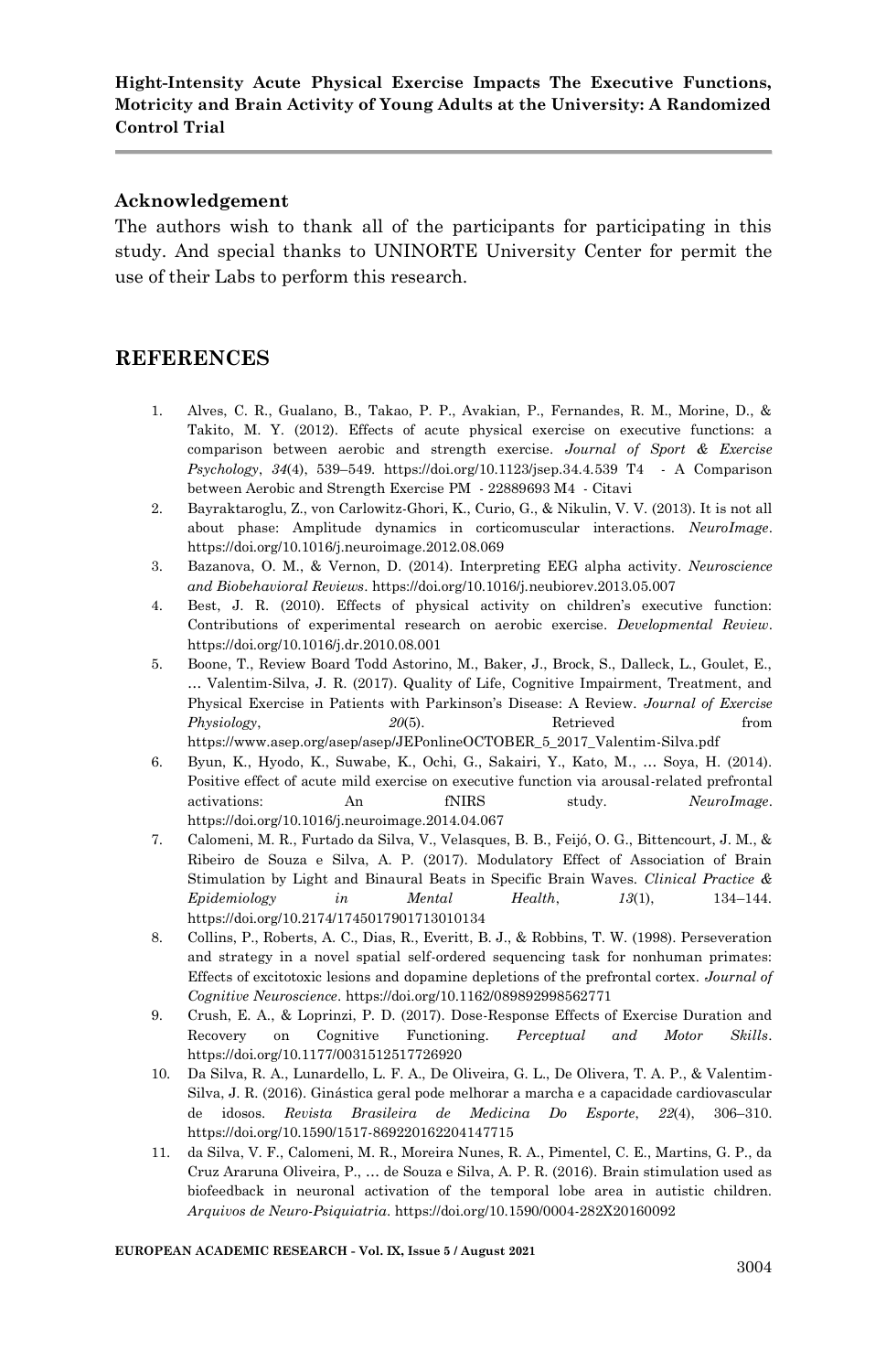- 12. Diamond, A. (2013). Executive Functions. *Annu. Rev. Psychol*, *64*, 135–168. https://doi.org/10.1146/annurev-psych-113011-143750
- 13. Elhakeem, A., Murray, E. T., Cooper, R., Kuh, D., Whincup, P., & Hardy, R. (2018). Leisure-time physical activity across adulthood and biomarkers of cardiovascular disease at age 60–64: A prospective cohort study. *Atherosclerosis*, *269*, 279–287. https://doi.org/10.1016/j.atherosclerosis.2017.11.019
- 14. Fonseca, Vítor da. (2001). *Psicomotricidade : perspectivas multidisciplinares*. *Educaçao para o século XXI.*
- 15. Fonseca, Vitor. (2010). Psicomotricidade: uma visão pessoal. *Construção Psicopedagógica*, *18*(17), 42–52.
- 16. Furtado, V., Calomeni, M. R., Alkmim, R., Nunes, M., Elias, C., Martins, G. P., … Pedro, A. (2016). Brain stimulation used as biofeedback in neuronal activation of the temporal lobe area in autistic children, (November 2015), 632–637. https://doi.org/10.1590/0004- 282X20160092
- 17. Guiney, H., Lucas, S. J., Cotter, J. D., & Machado, L. (2015). Evidence cerebral blood-flow regulation mediates exercise-cognition links in healthy young adults. *Neuropsychology*. https://doi.org/10.1037/neu0000124
- 18. Hatfield, B. D., Haufler, A. J., Hung, T. M., & Spalding, T. W. (2004). Electroencephalographic studies of skilled psychomotor performance. *Journal of Clinical Neurophysiology*. https://doi.org/10.1097/00004691-200405000-00003
- 19. Hoff, P., Belavý, D. L., Huscher, D., Lang, A., Hahne, M., Kuhlmey, A.-K., … Buttgereit, F. (2015). Effects of 60-day bed rest with and without exercise on cellular and humoral immunological parameters. *Cellular and Molecular Immunology*, *12*(4), 483–492. https://doi.org/10.1038/cmi.2014.106
- 20. Hogan, C. L., Mata, J., & Carstensen, L. L. (2013). Exercise holds immediate benefits for affect and cognition in younger and older adults. *Psychology and Aging*. https://doi.org/10.1037/a0032634
- 21. Horowitz, J. F., Ortega, J. F., Hinko, A., Li, M., Nelson, R. K., & Mora-Rodriguez, R. (2018). Changes in markers for cardio-metabolic disease risk after only 1-2 weeks of a high saturated fat diet in overweight adults. *PLoS ONE*, *13*(6). https://doi.org/10.1371/journal.pone.0198372
- 22. Hyodo, K., Dan, I., Suwabe, K., Kyutoku, Y., Yamada, Y., Akahori, M., … Soya, H. (2012). Acute moderate exercise enhances compensatory brain activation in older adults. *Neurobiology of Aging*. https://doi.org/10.1016/j.neurobiolaging.2011.12.022
- 23. Jäger, K., Schmidt, M., Conzelmann, A., & Roebers, C. M. (2014). Cognitive and physiological effects of an acute physical activity intervention in elementary school children. *Frontiers in Psychology*. https://doi.org/10.3389/fpsyg.2014.01473
- 24. Jo, J. S., Chen, J., Riechman, S., Roig, M., & Wright, D. L. (2018). The protective effects of acute cardiovascular exercise on the interference of procedural memory. *Psychological Research*. https://doi.org/10.1007/s00426-018-1005-8
- 25. Léger, L. A., Mercier, D., Gadoury, C., & Lambert, J. (2017). The multistage 20 metre shuttle run test for aerobic fitness The multistage 20 metre shuttle run test for aerobic fitness. *Journal of Sports Sciences*, *0414*(November), 93–101. https://doi.org/10.1080/02640418808729800
- 26. Lima, R. F., Da Silva, V. F., De Oliveira, G. L., De Oliveira, T. A. P., Filho, J. F., Mendonça, J. G. R., … Valentim-Silva, J. R. (2017). Practicing karate may improves executive functions of 8-11-year-old schoolchildren. *Journal of Physical Education and Sport*, *17*(4). https://doi.org/10.7752/jpes.2017.04283
- 27. Liu-Ambrose, T., Nagamatsu, L. S., Graf, P., Beattie, B. L., Ashe, M. C., & Handy, T. C. (2010). Resistance Training and Executive Functions: A 12-Month Randomised Controlled Trial. *Archives of Internal Medicine*, *170*(2), 170–178. https://doi.org/10.1001/archinternmed.2009.494
- 28. Liu, T., Wong, G. H., Luo, H., Tang, J. Y., Xu, J., Choy, J. C., & Lum, T. Y. (2017). Everyday cognitive functioning and global cognitive performance are differentially

#### **EUROPEAN ACADEMIC RESEARCH - Vol. IX, Issue 5 / August 2021**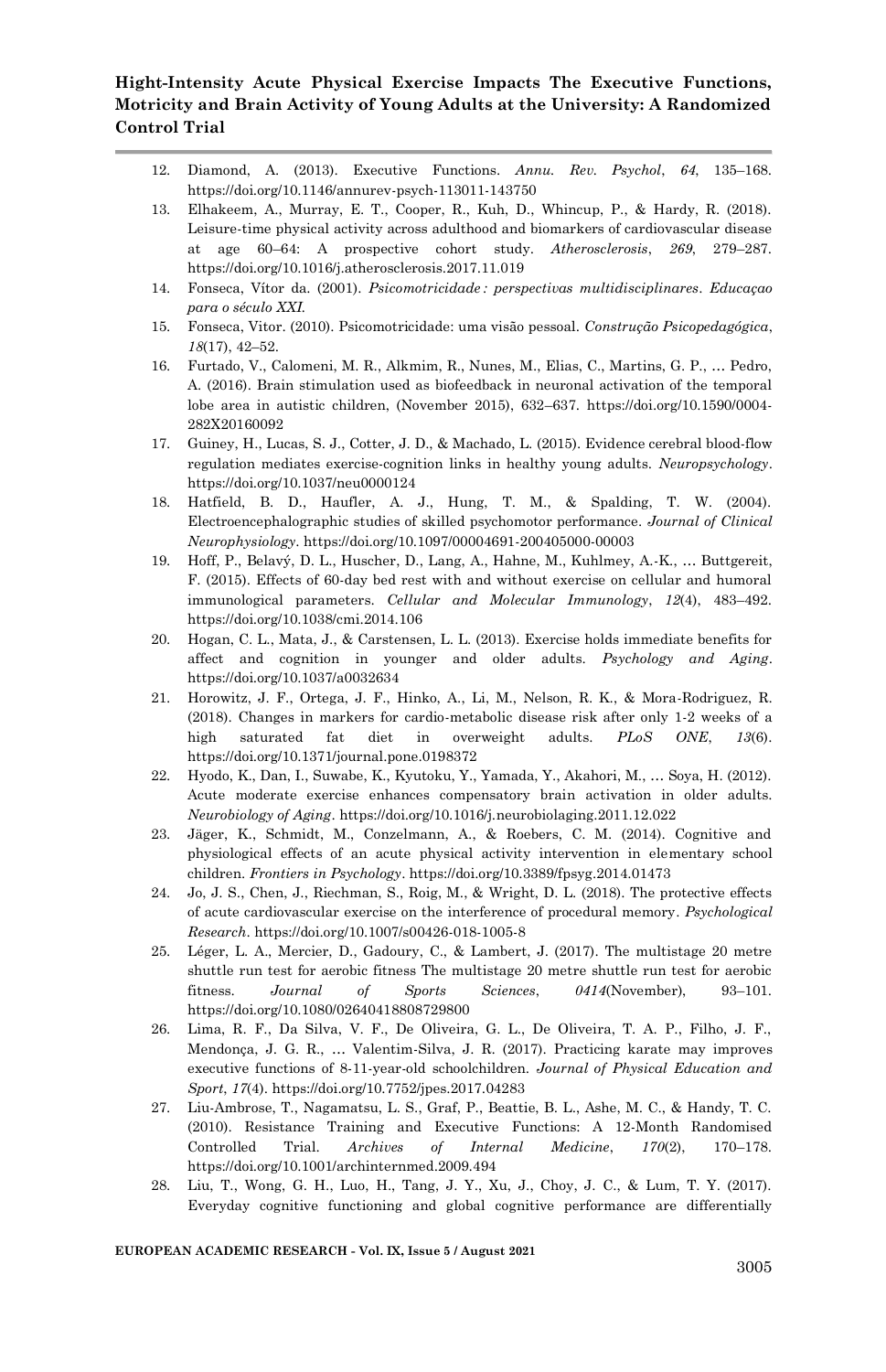associated with physical frailty and chronological age in older Chinese men and women. *Aging and Mental Health*, pp. 1–6. https://doi.org/10.1080/13607863.2017.1320700

- 29. Loprinzi, P. D., & Kane, C. J. (2015). Exercise and cognitive function: A randomized controlled trial examining acute exercise and free-living physical activity and sedentary effects. *Mayo Clinic Proceedings*. https://doi.org/10.1016/j.mayocp.2014.12.023
- 30. McLellan, T. M., Caldwell, J. A., & Lieberman, H. R. (2016). A review of caffeine's effects on cognitive, physical and occupational performance. *Neuroscience and Biobehavioral Reviews*. https://doi.org/10.1016/j.neubiorev.2016.09.001
- 31. Moraes, H., Ferreira, C., Deslandes, A., Cagy, M., Pompeu, F., Ribeiro, P., & Piedade, R. (2007). Beta and alpha electroencephalographic activity changes after acute exercise. *Arq Neuropsiquiatr*, *65*, 637–641.
- 32. Noordstar, J. J., van der Net, J., Voerman, L., Helders, P. J. M., & Jongmans, M. J. (2017). The effect of an integrated perceived competence and motor intervention in children with developmental coordination disorder. *Research in Developmental Disabilities*, *60*, 162–175. https://doi.org/10.1016/j.ridd.2016.12.002
- 33. Nouchi, R., Taki, Y., Takeuchi, H., Sekiguchi, A., Hashizume, H., Nozawa, T., … Kawashima, R. (2014). Four weeks of combination exercise training improved executive functions, episodic memory, and processing speed in healthy elderly people: Evidence from a randomized controlled trial. *Age*, *36*(2), 787–799. https://doi.org/10.1007/s11357- 013-9588-x
- 34. Pfurtscheller, G., Brunner, C., Schlögl, A., & Lopes da Silva, F. H. (2006). Mu rhythm (de)synchronization and EEG single-trial classification of different motor imagery tasks. *NeuroImage*. https://doi.org/10.1016/j.neuroimage.2005.12.003
- 35. Raphael, G., Berka, C., Popovic, D., Chung, G. K. W. K., Nagashima, S. O., Behneman, A., … Johnson, R. (2009). Peak Performance Trainer (PPTTM): Interactive neuroeducational technology to increase the pace and efficiency of rifle marksmanship training. In *Lecture Notes in Computer Science (including subseries Lecture Notes in Artificial Intelligence and Lecture Notes in Bioinformatics)* (Vol. 5638 LNAI, pp. 630– 639). https://doi.org/10.1007/978-3-642-02812-0\_72
- 36. Rattray, B., & Smee, D. J. (2016). The effect of high and low exercise intensity periods on a simple memory recognition test. *Journal of Sport and Health Science*. https://doi.org/10.1016/j.jshs.2015.01.005
- 37. Roig, M., Skriver, K., Lundbye-Jensen, J., Kiens, B., & Nielsen, J. B. (2012). A Single Bout of Exercise Improves Motor Memory. *PLoS ONE*. https://doi.org/10.1371/journal.pone.0044594
- 38. Santos, V. G. F., Santos, V. R. F., Felippe, L. J. C., Almeida, J. W., Bertuzzi, R., Kiss, M. A. P. D. M., & Lima-Silva, A. E. (2014). Caffeine reduces reaction time and improves performance in simulated-contest of taekwondo. *Nutrients*, *6*(2), 637–649. https://doi.org/10.3390/nu6020637
- 39. Snigdha, S., de Rivera, C., Milgram, N. W., & Cotman, C. W. (2014). Exercise enhances memory consolidation in the aging brain. *Frontiers in Aging Neuroscience*. https://doi.org/10.3389/fnagi.2014.00003
- 40. Snow, N. J., Mang, C. S., Roig, M., McDonnell, M. N., Campbell, K. L., & Boyd, L. A. (2016). The effect of an acute bout of moderate-intensity aerobic exercise on motor learning of a continuous tracking task. *PLoS ONE*. https://doi.org/10.1371/journal.pone.0150039
- 41. Statton, M. A., Encarnacion, M., Celnik, P., & Bastian, A. J. (2015). A single bout of moderate aerobic exercise improves motor skill acquisition. *PLoS ONE*. https://doi.org/10.1371/journal.pone.0141393
- 42. Takemi, M., Masakado, Y., Liu, M., & Ushiba, J. (2013). Event-related desynchronization reflects downregulation of intracortical inhibition in human primary motor cortex. *Journal of Neurophysiology*. https://doi.org/10.1152/jn.01092.2012
- 43. Tomkinson, G. R., Lang, J. J., Tremblay, M. S., Dale, M., Leblanc, A. G., Belanger, K., … Léger, L. (2017). International normative 20 m shuttle run values from 1 142 026

#### **EUROPEAN ACADEMIC RESEARCH - Vol. IX, Issue 5 / August 2021**